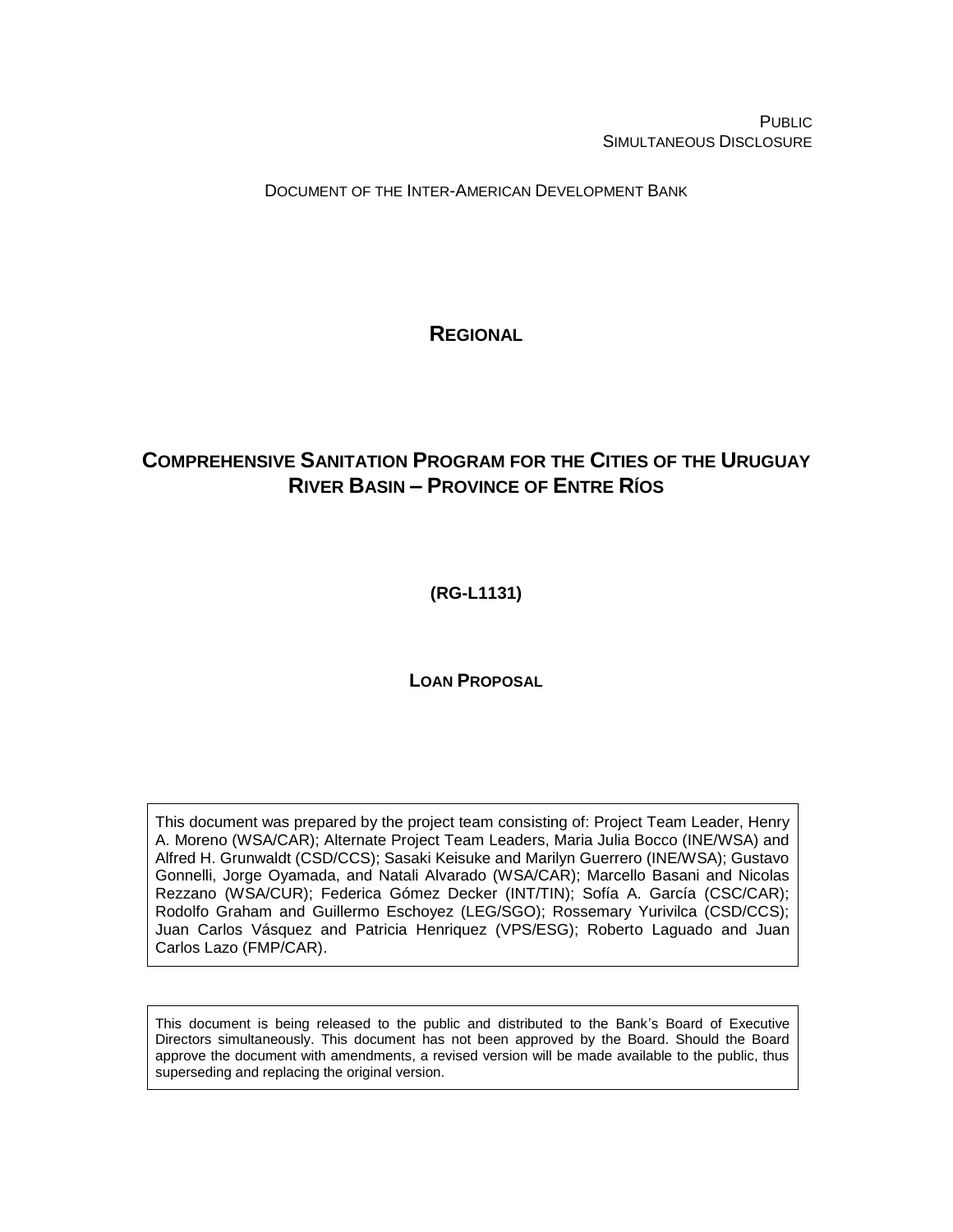## **CONTENTS**

### PROJECT SUMMARY

| I.   |                      |  |
|------|----------------------|--|
|      | А.<br>В.<br>C.       |  |
| Ш.   |                      |  |
|      | А.<br>В.<br>C.<br>D. |  |
| III. |                      |  |
|      | А.<br>В.             |  |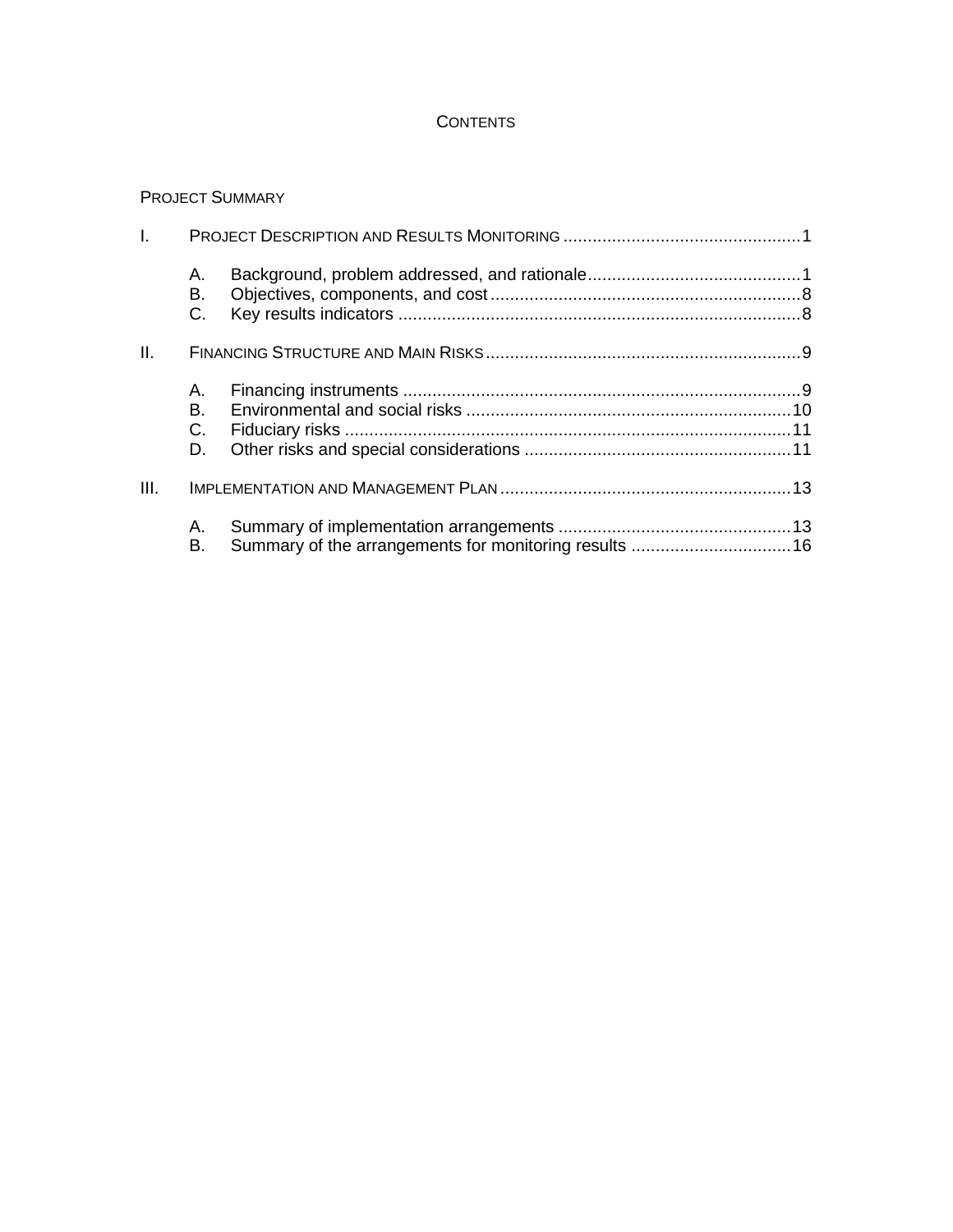|           | <b>ANNEXES</b>                                 |
|-----------|------------------------------------------------|
| Annex I   | Summary Development Effectiveness Matrix (DEM) |
| Annex II  | Results matrix                                 |
| Annex III | <b>Fiduciary Agreements and Requirements</b>   |

#### **LINKS**

#### **REQUIRED**

- 1. [Multiyear execution plan/annual work plan](http://idbdocs.iadb.org/wsdocs/getDocument.aspx?DOCNUM=EZSHARE-1117939182-28)
- 2. [Monitoring and evaluation plan](http://idbdocs.iadb.org/wsdocs/getDocument.aspx?DOCNUM=EZSHARE-1117939182-48)
- 3. [Environmental and social management report](http://idbdocs.iadb.org/wsdocs/getDocument.aspx?DOCNUM=EZSHARE-1117939182-46)
- 4. [Procurement plan](http://idbdocs.iadb.org/wsdocs/getDocument.aspx?DOCNUM=EZSHARE-1117939182-29)

#### **OPTIONAL**

- 1. [Technical viability](http://idbdocs.iadb.org/wsdocs/getDocument.aspx?DOCNUM=EZSHARE-1117939182-38)
- 2. [Socioeconomic viability](http://idbdocs.iadb.org/wsdocs/getDocument.aspx?DOCNUM=EZSHARE-1117939182-17)
- 3. [Joint methodology of the multilateral development banks for tracking climate finance](http://idbdocs.iadb.org/wsdocs/getDocument.aspx?DOCNUM=EZSHARE-1117939182-56)
- 4. [Financial sustainability analysis](http://idbdocs.iadb.org/wsdocs/getDocument.aspx?DOCNUM=EZSHARE-1117939182-18)
- 5. [Analysis of program compliance with the Bank's Public Utilities Policy](http://idbdocs.iadb.org/wsdocs/getDocument.aspx?DOCNUM=EZSHARE-1117939182-19)
- 6. [Draft project Operating Regulations](http://idbdocs.iadb.org/wsdocs/getDocument.aspx?DOCNUM=EZSHARE-1117939182-24)
- 7. [Projection of disbursements](http://idbdocs.iadb.org/wsdocs/getDocument.aspx?DOCNUM=EZSHARE-1117939182-30)
- 8. [Draft progress monitoring report](http://idbdocs.iadb.org/wsdocs/getDocument.aspx?DOCNUM=EZSHARE-1117939182-31)
- 9. [National Drinking Water and Sanitation Plan](http://idbdocs.iadb.org/wsdocs/getDocument.aspx?DOCNUM=EZSHARE-703622582-4)
- 10. [Guide for the preparation of Management and Results Plans \(MRP\)](http://idbdocs.iadb.org/wsdocs/getDocument.aspx?DOCNUM=EZSHARE-703622582-3)
- 11. [Climate change](http://idbdocs.iadb.org/wsdocs/getDocument.aspx?DOCNUM=EZSHARE-1117939182-41)
- 12. [Regional integration](http://idbdocs.iadb.org/wsdocs/getDocument.aspx?DOCNUM=EZSHARE-1117939182-35)
- 13. [Financial evaluation of the province](http://idbdocs.iadb.org/wsdocs/getDocument.aspx?DOCNUM=EZSHARE-1117939182-45)
- 14. Safeguard Policy Filter (SPF) and [Safeguard Screening Form](http://idbdocs.iadb.org/wsdocs/getDocument.aspx?DOCNUM=EZSHARE-1117939182-67) (SSF)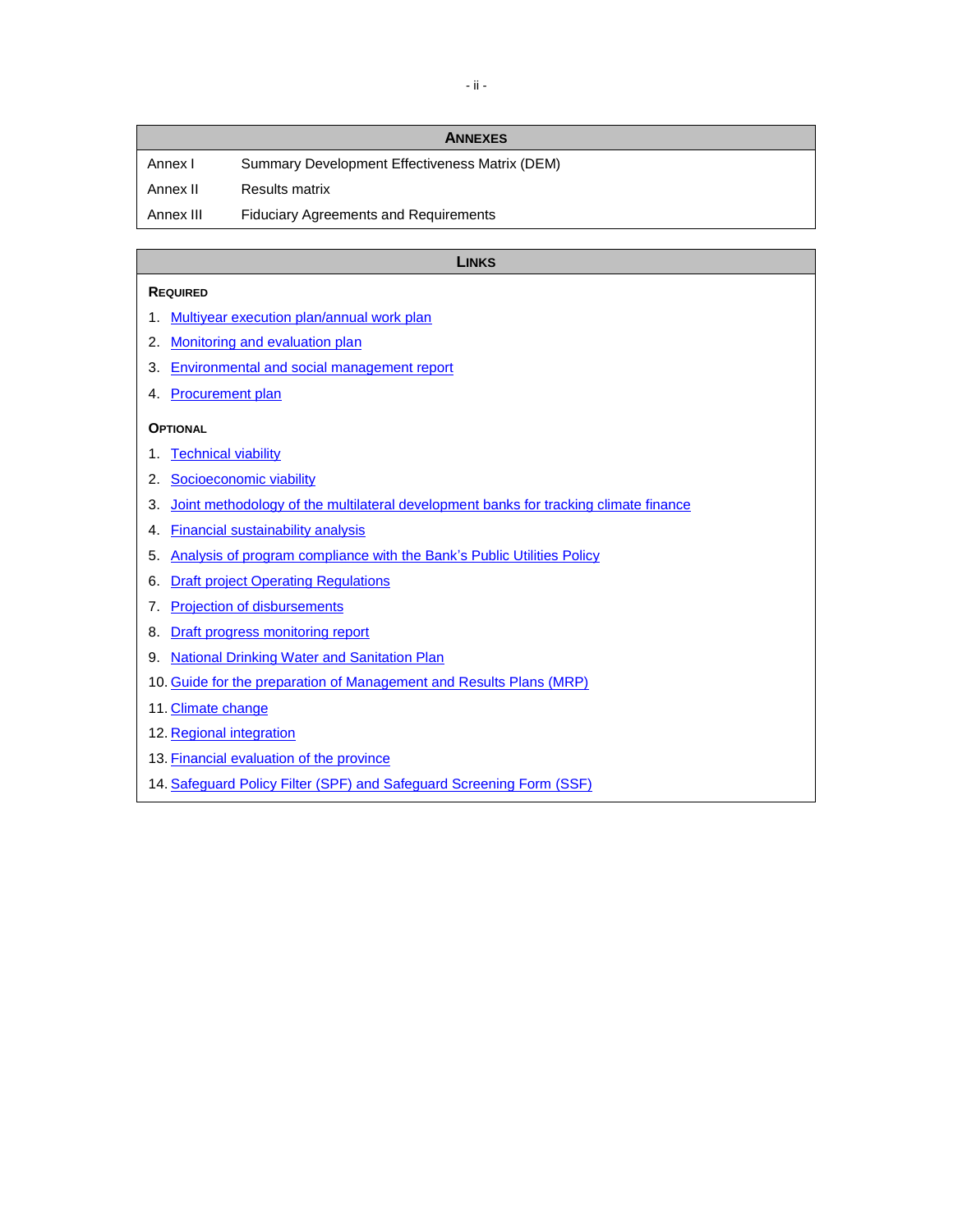### **ABBREVIATIONS**

- CAFESG Comisión Administradora para el Fondo Especial de Salto Grande [Administrative Commission for the Salto Grande Special Fund]
- CARU Comisión Administradora del Río Uruguay [Uruguay River Administrative Commission]
- MPIyS Ministry of Planning, Infrastructure, and Services
- MRP Management and Results Plan
- O&M Operation and maintenance
- OSE Obras Sanitarias del Estado
- PCU Program coordinating unit
- PEU Provincial execution unit
- WSA Water and sanitation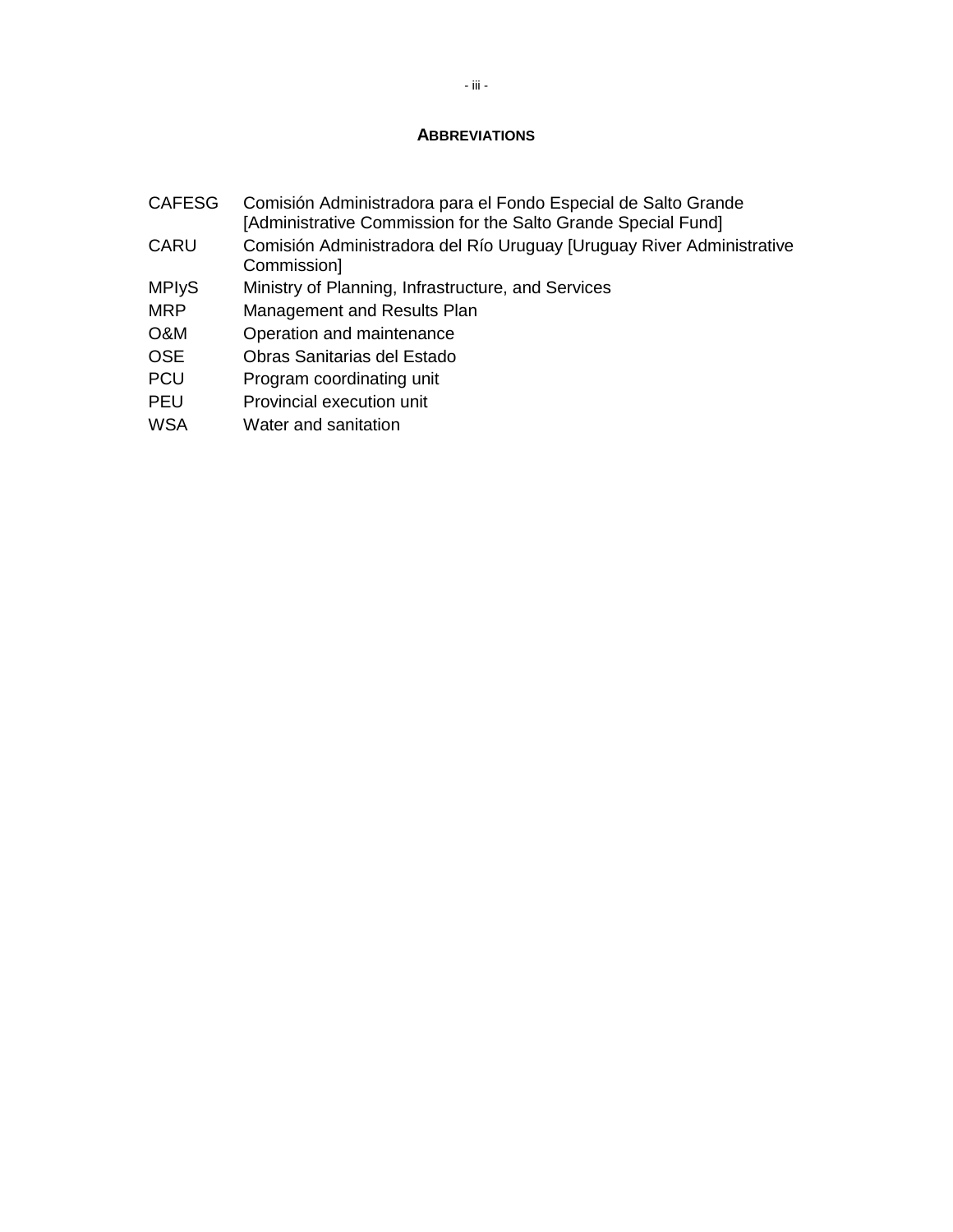#### **PROJECT SUMMARY**

### **R[EGIONAL](#page-0-0) COMPREHENSIVE SANITATION PROGRAM FOR THE CITIES OF THE URUGUAY RIVER BASIN – PROVINCE OF ENTRE RÍOS [\(RG-L1131\)](#page-0-1)**

|                                                                                                                                                                                                                                                                                                                                                                                                                                                                                                                                                                                                                                                                                                                                                                                                                                                                                                                                                                                                                                                                                                                                                                                                                                                                                                                                                                                                                                                                                                                                                                                                                                                                                                                      |                                        |                             | <b>Financial Terms and Conditions</b> |                                            |          |              |  |
|----------------------------------------------------------------------------------------------------------------------------------------------------------------------------------------------------------------------------------------------------------------------------------------------------------------------------------------------------------------------------------------------------------------------------------------------------------------------------------------------------------------------------------------------------------------------------------------------------------------------------------------------------------------------------------------------------------------------------------------------------------------------------------------------------------------------------------------------------------------------------------------------------------------------------------------------------------------------------------------------------------------------------------------------------------------------------------------------------------------------------------------------------------------------------------------------------------------------------------------------------------------------------------------------------------------------------------------------------------------------------------------------------------------------------------------------------------------------------------------------------------------------------------------------------------------------------------------------------------------------------------------------------------------------------------------------------------------------|----------------------------------------|-----------------------------|---------------------------------------|--------------------------------------------|----------|--------------|--|
| <b>Borrower: Province of Entre Ríos</b>                                                                                                                                                                                                                                                                                                                                                                                                                                                                                                                                                                                                                                                                                                                                                                                                                                                                                                                                                                                                                                                                                                                                                                                                                                                                                                                                                                                                                                                                                                                                                                                                                                                                              |                                        |                             |                                       | Flexible Financing Facility <sup>(a)</sup> |          |              |  |
| <b>Guarantor: Argentine Republic</b>                                                                                                                                                                                                                                                                                                                                                                                                                                                                                                                                                                                                                                                                                                                                                                                                                                                                                                                                                                                                                                                                                                                                                                                                                                                                                                                                                                                                                                                                                                                                                                                                                                                                                 |                                        | <b>Amortization period:</b> |                                       |                                            | 25 years |              |  |
| Executing agency: The borrower, through the Ministry of<br>Planning, Infrastructure, and Services (MPIyS)                                                                                                                                                                                                                                                                                                                                                                                                                                                                                                                                                                                                                                                                                                                                                                                                                                                                                                                                                                                                                                                                                                                                                                                                                                                                                                                                                                                                                                                                                                                                                                                                            |                                        | <b>Disbursement period:</b> |                                       |                                            | 5 years  |              |  |
|                                                                                                                                                                                                                                                                                                                                                                                                                                                                                                                                                                                                                                                                                                                                                                                                                                                                                                                                                                                                                                                                                                                                                                                                                                                                                                                                                                                                                                                                                                                                                                                                                                                                                                                      |                                        |                             | Grace period:                         | 5.5 years <sup>(b)</sup>                   |          |              |  |
| <b>Source</b>                                                                                                                                                                                                                                                                                                                                                                                                                                                                                                                                                                                                                                                                                                                                                                                                                                                                                                                                                                                                                                                                                                                                                                                                                                                                                                                                                                                                                                                                                                                                                                                                                                                                                                        | <b>Amount</b><br>(in millions of US\$) | %                           | Interest rate:                        |                                            |          | LIBOR-based  |  |
| IDB (Ordinary Capital):                                                                                                                                                                                                                                                                                                                                                                                                                                                                                                                                                                                                                                                                                                                                                                                                                                                                                                                                                                                                                                                                                                                                                                                                                                                                                                                                                                                                                                                                                                                                                                                                                                                                                              | 80                                     | 100                         | <b>Credit fee:</b>                    |                                            | (c)      |              |  |
|                                                                                                                                                                                                                                                                                                                                                                                                                                                                                                                                                                                                                                                                                                                                                                                                                                                                                                                                                                                                                                                                                                                                                                                                                                                                                                                                                                                                                                                                                                                                                                                                                                                                                                                      |                                        |                             |                                       | Inspection and supervision fee:            | (c)      |              |  |
| Total:                                                                                                                                                                                                                                                                                                                                                                                                                                                                                                                                                                                                                                                                                                                                                                                                                                                                                                                                                                                                                                                                                                                                                                                                                                                                                                                                                                                                                                                                                                                                                                                                                                                                                                               | 80                                     | 100                         | Weighted average life:                |                                            |          | 15.25 years  |  |
|                                                                                                                                                                                                                                                                                                                                                                                                                                                                                                                                                                                                                                                                                                                                                                                                                                                                                                                                                                                                                                                                                                                                                                                                                                                                                                                                                                                                                                                                                                                                                                                                                                                                                                                      |                                        |                             | <b>Approval currency:</b>             |                                            |          | U.S. dollars |  |
|                                                                                                                                                                                                                                                                                                                                                                                                                                                                                                                                                                                                                                                                                                                                                                                                                                                                                                                                                                                                                                                                                                                                                                                                                                                                                                                                                                                                                                                                                                                                                                                                                                                                                                                      |                                        | <b>Project at a Glance</b>  |                                       |                                            |          |              |  |
| population in the Uruguay River basin. The general objective of the program is to contribute to improving sanitation on the banks of<br>the Uruguay River in the cities of the province of Entre Ríos. The specific objectives are to: (i) expand coverage of sewer and<br>wastewater treatment services and (ii) improve service management capacity.<br>Special contractual conditions precedent to the first disbursement of the loan: (i) the formation of the program coordinating<br>unit within the structure of the provincial execution unit, with the appointment and/or hiring of the members mentioned in<br>paragraph 3.1; and (ii) the approval and entry into force of the program Operating Regulations on terms previously agreed with the<br>Bank (paragraph 3.5). In addition, see the special contractual conditions in Annex B of the environmental and social management<br>report (ESMR) (required link 3).<br>Special contractual conditions of execution: (i) before submitting the specific projects with the program's beneficiary municipios to<br>the Bank for its no objection, the MPIyS will sign an agreement with the respective municipio setting forth the responsibilities of the<br>parties in project design and execution, as well as the mechanisms to transfer the works and the related operation and maintenance<br>agreements, among other matters; and (ii) the term for the material commencement of the works included in the program will be<br>three years as of the entry into force of the loan contract (paragraph 3.6). In addition, see the special contractual conditions in Annex<br>B of the environmental and social management report (required link 3). |                                        |                             |                                       |                                            |          |              |  |
| <b>Exceptions to Bank policies: None.</b>                                                                                                                                                                                                                                                                                                                                                                                                                                                                                                                                                                                                                                                                                                                                                                                                                                                                                                                                                                                                                                                                                                                                                                                                                                                                                                                                                                                                                                                                                                                                                                                                                                                                            |                                        |                             |                                       |                                            |          |              |  |
|                                                                                                                                                                                                                                                                                                                                                                                                                                                                                                                                                                                                                                                                                                                                                                                                                                                                                                                                                                                                                                                                                                                                                                                                                                                                                                                                                                                                                                                                                                                                                                                                                                                                                                                      |                                        | <b>Strategic Alignment</b>  |                                       |                                            |          |              |  |
| Challenges:(d)                                                                                                                                                                                                                                                                                                                                                                                                                                                                                                                                                                                                                                                                                                                                                                                                                                                                                                                                                                                                                                                                                                                                                                                                                                                                                                                                                                                                                                                                                                                                                                                                                                                                                                       | ⊽<br><b>SI</b>                         |                             | PI                                    | ا⊽                                         | EI       | ⊽            |  |
| Crosscutting themes:(e)                                                                                                                                                                                                                                                                                                                                                                                                                                                                                                                                                                                                                                                                                                                                                                                                                                                                                                                                                                                                                                                                                                                                                                                                                                                                                                                                                                                                                                                                                                                                                                                                                                                                                              | ☑<br>GD                                |                             | $CC$ $\boxed{V}$                      |                                            | IC       | ⊽            |  |
| (a)<br>Under the terms of the Flexible Financing Facility (document FN-655-1), the borrower has the option of requesting changes to the amortization schedule<br>se upli as ourrange interact rate, and commodity conversions. The Bonk will take energianal and rigk management considerations into account whom                                                                                                                                                                                                                                                                                                                                                                                                                                                                                                                                                                                                                                                                                                                                                                                                                                                                                                                                                                                                                                                                                                                                                                                                                                                                                                                                                                                                    |                                        |                             |                                       |                                            |          |              |  |

as well as currency, interest rate, and commodity conversions. The Bank will take operational and risk management considerations into account when reviewing such requests.

<sup>(b)</sup> Under the flexible repayment options of the Flexible Financing Facility, changes to the grace period are permitted provided that they do not entail any extension of the original weighted average life of the loan or the last payment date as documented in the loan contract.

<sup>(c)</sup> The credit fee and inspection and supervision fee will be established periodically by the Board of Executive Directors as part of its review of the Bank's lending charges in accordance with applicable policies.

(d) SI (Social Inclusion and Equality); PI (Productivity and Innovation); and EI (Economic Integration).

(e) GD (Gender Equality and Diversity); CC (Climate Change and Environmental Sustainability); and IC (Institutional Capacity and Rule of Law).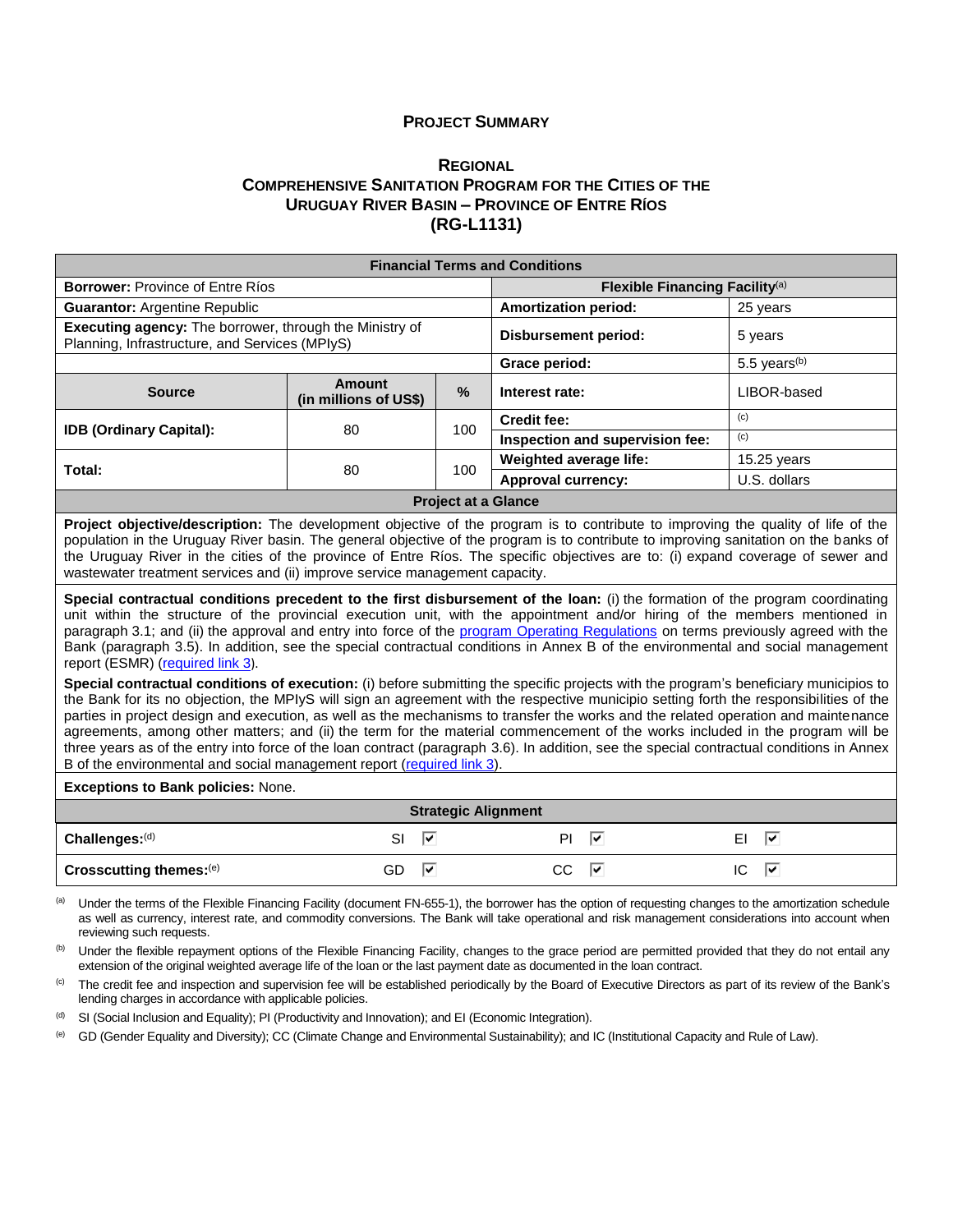## **I. PROJECT DESCRIPTION AND RESULTS MONITORING**

## **A. Background, problem addressed, and rationale**

- 1.1 **Regional and integration context.** The Uruguay River is an international watercourse and its watershed extends into the territories of Argentina, Brazil, and Uruguay, covering a total area of approximately 339,000 square kilometers (km<sup>2</sup>). Measuring 1,800 km in length, it originates in Serra do Mar (Brazil) and flows into the River Plate. Its course defines the border between Argentina and Uruguay, which extends some 495 km. The river thus forms a corridor for the integration and development of a regional space, where the neighboring border towns have shared historical and sociocultural processes and maintain economic and social interactions facilitated in part by large-scale binational works.<sup>1</sup> However, they are also tied by activities, such as tourism, mostly associated with the use of beaches for recreation and fishing, which give rise to intense interaction between border populations and the flow of people between the two countries.
- 1.2 In this regard, the river's pollution stemming from the discharge of untreated wastewater from cities in the Uruguay River basin has been a historical binational concern. To combat it, Argentina and Uruguay have been developing water-related regional integration strategies through the formation of binational and trinational watershed management bodies to address the main problems associated with the river from a social, environmental, and economic perspective of integration, driving actions to achieve universal wastewater treatment in the Argentine and Uruguayan cities that are part of the river basin.
- 1.3 Specifically, in order to coordinate quality preservation and recovery actions in the stretch of the Uruguay River shared by Argentina and Uruguay, a joint commission called the Uruguay River Administrative Commission (CARU) has been set up under the Uruguay River Statute as an institutional mechanism for the optimal and rational use of the river.<sup>2</sup> As one of the most important strategies within the framework of the statute, the CARU identified the need to implement a sanitation plan for the Uruguay River so as to mitigate the negative environmental impacts caused by discharges from cities along the river as a result of nonexistent or deficient sewer and wastewater treatment services.
- 1.4 From the Argentine Republic, the actions necessary to clean up the river have been led by the Province of Entre Ríos, which, with the technical support of the Administrative Commission for the Salto Grande Special Fund (CAFESG) and the municipios of Concordia, Gualeguaychú, Concepción del Uruguay, Colón, and San José, is developing sanitation projects in each of these cities. The related investments are expected to be financed through this program. The Eastern Republic of Uruguay has also advanced in this line under the leadership of Obras Sanitarias del Estado (OSE), Uruguay's state-owned enterprise responsible for providing water and sanitation services (WSA) in most of the country, which has

 <sup>1</sup> The binational hydroelectric power plant in Salto Grande, located at the midpoint of the Uruguay River north of the cities of Salto (Uruguay) and Concordia (Entre Ríos, Argentina), Libertador General San Martín Bridge, which links Puerto Unzué (Entre Ríos, Argentina) to Fray Bentos (Uruguay), and General Artigas Bridge, which runs between Colón (Entre Ríos, Argentina) to Paysandú (Uruguay).

[Digesto sobre el uso y aprovechamiento del Río Uruguay \[Digest on the Use of the Uruguay River\] –](http://www.caru.org.uy/web/pdfs_publicaciones/DIGESTO%20DE%20USO%20Y%20APROVECHAMIENTO%20DEL%20RIO%20URUGUAY.pdf) [revised version.](http://www.caru.org.uy/web/pdfs_publicaciones/DIGESTO%20DE%20USO%20Y%20APROVECHAMIENTO%20DEL%20RIO%20URUGUAY.pdf) The forerunner to the Uruguay River Statute is the Treaty on the Limits of the Uruguay River, dated 7 April 1961.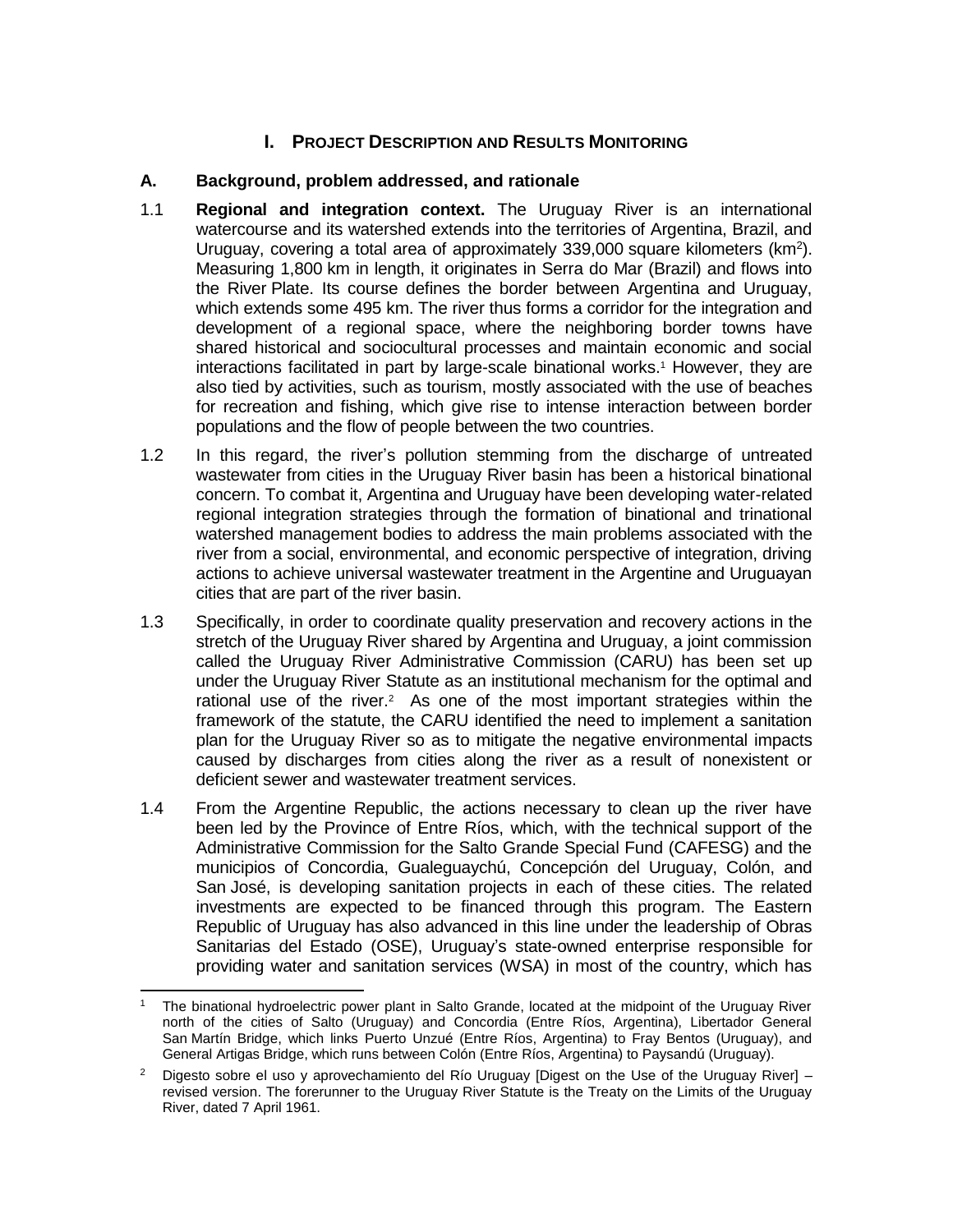developed an investment plan covering the cities with the largest populations on the Uruguayan side of the river.<sup>3</sup> This program would finance the sanitation actions identified from the Argentine side to comply with the binational integration agreements [\(optional link](http://idbdocs.iadb.org/wsdocs/getDocument.aspx?DOCNUM=EZSHARE-1117939182-35) 12), thus complementing the actions that are already being financed with OSE's own funds from the Uruguayan side.

- 1.5 **Diagnostic assessment of problems relating to water and sanitation**  services. According to data from the 2010 census,<sup>4</sup> in Argentina 84.4% of inhabitants have access to network water and 58.4% to sewer services. With a population of 1.3 million inhabitants,<sup>5</sup> coverage of urban network water in the province of Entre Ríos is 90% while sewer service coverage is 69.8%.<sup>6</sup> This is above the national average as a result of an increase in investments in water and sanitation in recent years. However, wastewater treatment has not kept pace with this growth in networks and household connections. Although there are no reliable statistics on the level of wastewater treatment in the country, nationwide it is estimated that it is between 15% and 20% of the water collected. In the case of the province of Entre Ríos, the main cities located on the banks of the Uruguay River (Concordia, Colón, Concepción del Uruguay, San José, and Gualeguaychú), the population of which totals approximately 390,000 inhabitants, discharge their untreated or deficiently treated wastewater,7 which contributes to an increase in greenhouse gas emissions and negatively impacts climate change mitigation measures [\(required link](http://idbdocs.iadb.org/wsdocs/getDocument.aspx?DOCNUM=EZSHARE-1117939182-29) 4). The low levels of wastewater treatment coverage are mainly attributed to the lack of prioritization and investment planning to support population growth and the insufficient allocation of resources to meet expansion needs and to operate and maintain existing infrastructure, which is generally overloaded.<sup>8</sup> From the Uruguayan side, OSE has completed construction of two plants (in the cities of Artigas and Fray Bentos), has one under construction (in the city of Salto), and has four projected (Paysandú, Fray Bentos stage II, Mercedes, and Nueva Palmira). Financed thus far with OSE's own funds, this plan should manage to clean up a large portion of the municipal discharges on the Uruguayan side of the watershed.
- 1.6 **Institutional framework of the sector.** The lead agency for the water and sanitation sector at national level is the Ministry of the Interior, Public Works, and Housing through the Secretariat of Water Infrastructure and Policy,<sup>9</sup> which sets the national policies, plans these services, and channels the financial resources

 $\overline{a}$  $3$  Artigas, Bella Unión, Salto, Paysandú, Fray Bentos, Mercedes, and Palmira together have a population of over 315,000 (2011 census, Uruguayan National Statistics Institute).

<sup>4 2010</sup> National Population and Housing Census, Argentine National Statistics and Census Institute.

<sup>5</sup> Argentine National Statistics and Census Institute projection to 2018.

<sup>6</sup> In the cities of Concordia and Gualeguaychú, sewer service coverage is 80% and 95%, respectively; however, the hydraulic capacity of several of the systems' main collectors and pump stations are frequently overloaded.

<sup>&</sup>lt;sup>7</sup> Concordia does not have any type of treatment, while Gualeguaychú, Colón, Concepción, and San José have treatment plants whose input flows have exceeded those established in their designs. It is estimated that an approximate total of only 25% of collected wastewater is treated in these five cities.

<sup>&</sup>lt;sup>8</sup> Analyzed as part of the sample of this operation, the wastewater treatment plant in the city of Gualeguaychú is an example of the state of this type of infrastructure [\(optional link](http://idbdocs.iadb.org/wsdocs/getDocument.aspx?DOCNUM=EZSHARE-1117939182-38) 1).

<sup>9</sup> Created by Decree 174/2018 of 5 March, placing the former Office of the Undersecretary of Water Resources under the Ministry of the Interior, Public Works, and Housing.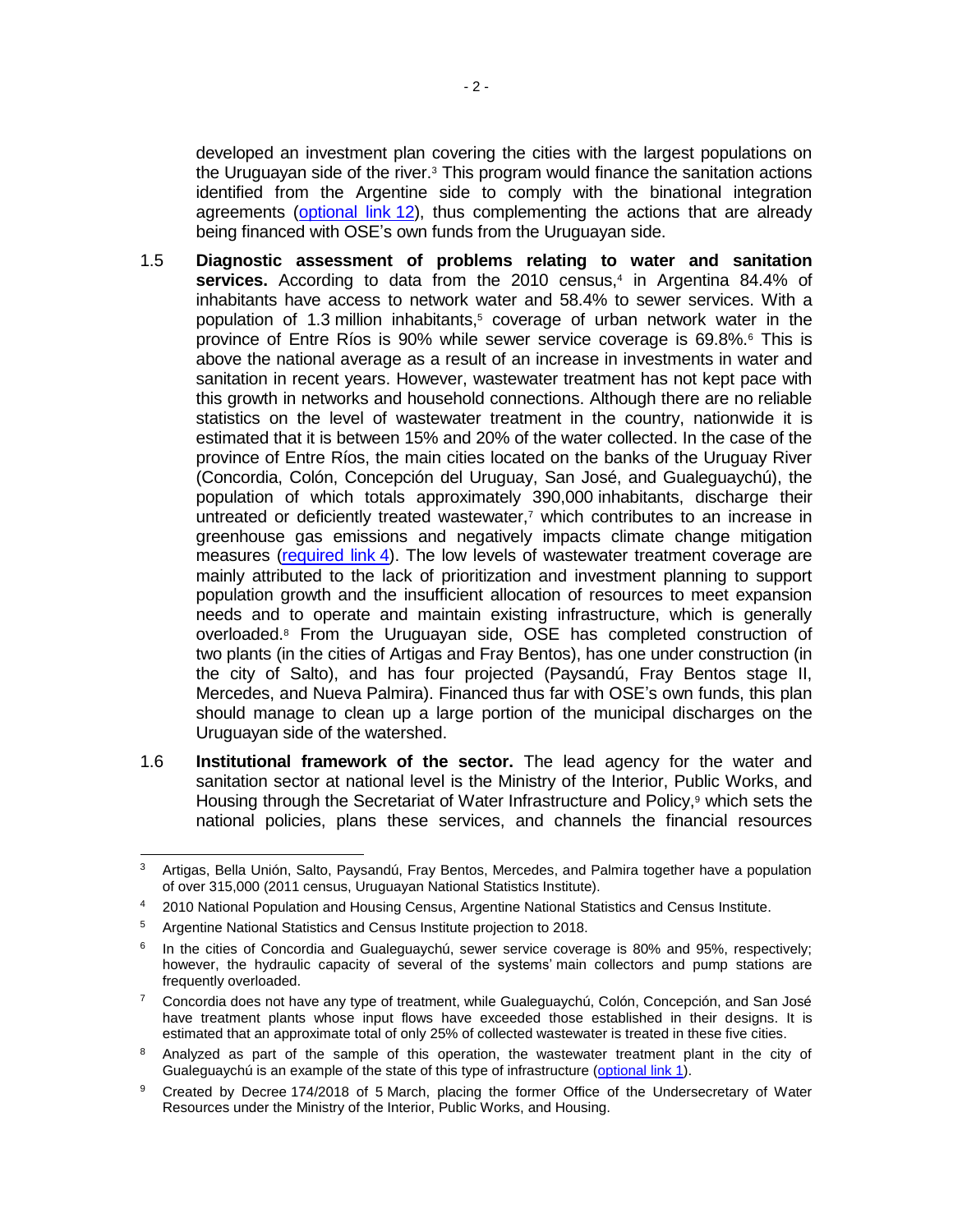allocated to the sector for investments and current expenditures. In the province of Entre Ríos, sector planning and governance is performed by the Ministry of Planning, Infrastructure, and Services (MPIyS) through the Secretariat of Public Works and Services; regulatory functions are discharged by the Provincial Department of Sanitation Works, which has a limited capacity. The provision of water and sewer services is decentralized in 122 operators of three types: municipios (73), cooperatives (48), and neighborhood consortiums (1).

- 1.7 **Management of services**. In the province of Entre Ríos**,** the majority of water and sanitation service providers face challenges in their financial, commercial, and operational areas, especially to modernize their management and governance processes, increase micrometering rates,<sup>10</sup> reduce their levels of nonrevenue water,<sup>11</sup> maintain progressive and sustained investment in infrastructure, cover at least their operation and maintenance (O&M) costs with rates, and build the capacity of their staff. <sup>12</sup> This affects the financial position of the operators, as indicated by the limited coverage of operating costs with rate-based revenue (Concordia 87% and Gualeguaychú 67%), which generally require subsidies from municipal governments to cover operating deficits.
- 1.8 **Social inclusion considerations.** In Latin America, women represent more than 60% of the workforce in the service sector but only 19.7% in the water sector;<sup>13</sup> this underrepresentation is also reflected in decision-making positions. From the viewpoint of users, the inclusion of women in the consultation and planning processes ensures the sustainability of project outcomes. In addition, there are significant benefits to including a gender approach in the delivery and management of water and sanitation services. In this regard, the operation will incorporate a gender approach by strengthening operators and municipios both internally and externally through the preparation of a gender strategy that includes an action plan with the formation of a gender unit or working group, the incorporation of criteria promoting gender equity in internal regulations, changes in infrastructure for the needs of women and persons with disabilities, the participation of women from local organizations in the decision-making spaces of the execution units, and the integration of women in decision-making and technical areas. The design and construction of the infrastructure to be financed by the operation will include adequate conditions for access, reach, handling, and use, regardless of a person's body size, posture, or mobility.
- 1.9 **Climate change.** In Argentina, 95% of the emissions from the waste sector are methane and nitrous oxide emissions resulting from domestic/commercial and industrial wastewater. Against this backdrop, one of the mitigation options indicated in the Argentine Republic's Third National Communication is the adoption of management and improvement strategies for wastewater treatment at the different scales of municipios throughout the country. The interventions of this

<sup>&</sup>lt;sup>10</sup> In the sample cities, between 0% and 18%.

<sup>11</sup> At national level, nonrevenue water ranges from 17% to 59% (National Potable Water and Sanitation Plan). The lack of micrometering prevents the sample cities from even having a baseline.

<sup>&</sup>lt;sup>12</sup> Recent Sanitation Dynamics, 2016-2023 Entre Ríos Sanitation Infrastructure Plan.

<sup>13</sup> [https://publications.iadb.org/bitstream/handle/11319/7700/Tiene-genero-el-agua.pdf?sequence=1&is](https://publications.iadb.org/bitstream/handle/11319/7700/Tiene-genero-el-agua.pdf?sequence=1&is‌Allowed=y) [Allowed=y.](https://publications.iadb.org/bitstream/handle/11319/7700/Tiene-genero-el-agua.pdf?sequence=1&is‌Allowed=y)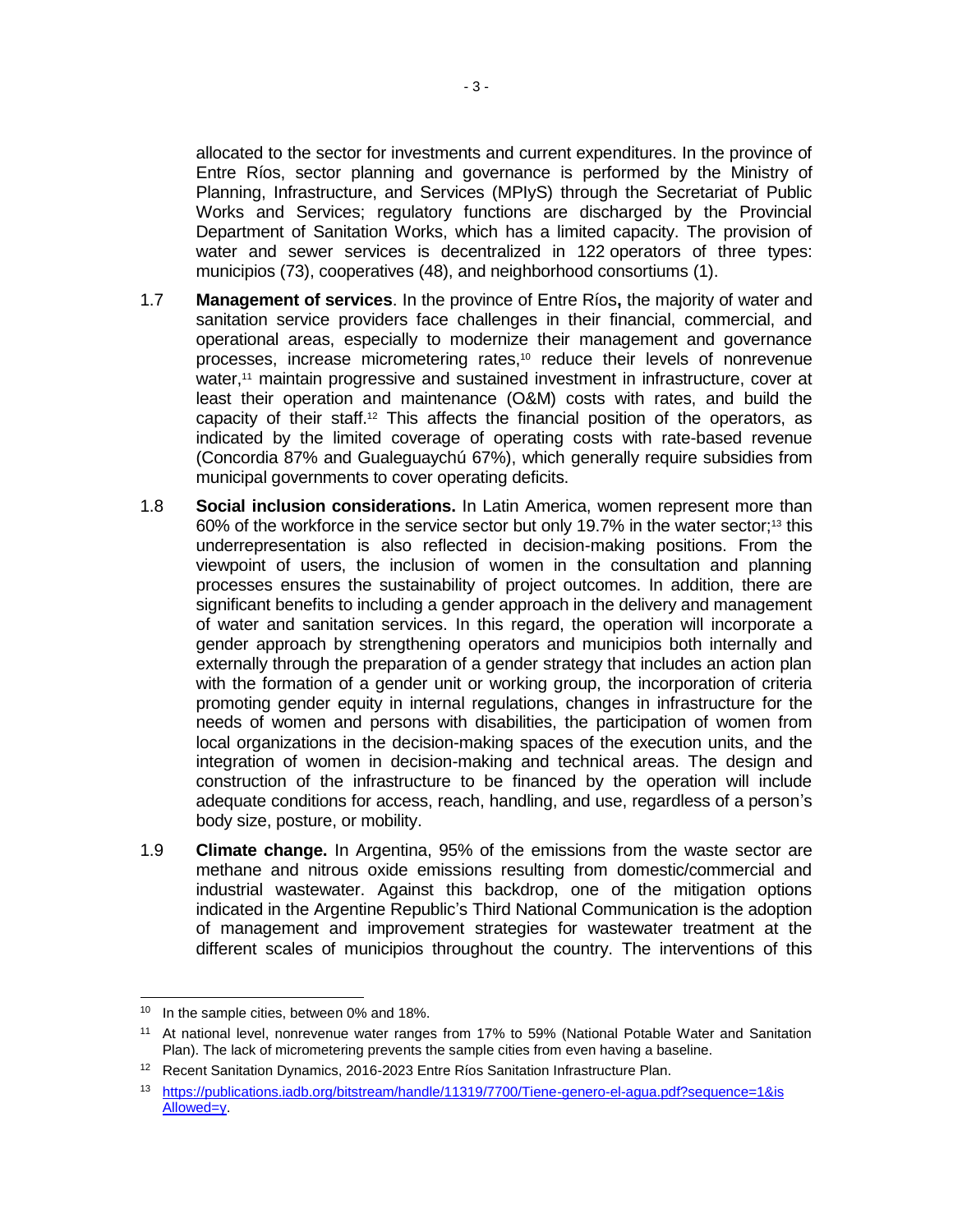operation will reduce greenhouse gas emissions by an estimated 4,582 MT  $CO<sub>2</sub>e$ per year [\(optional link](http://idbdocs.iadb.org/wsdocs/getDocument.aspx?DOCNUM=EZSHARE-1117939182-41) 11).

- 1.10 In addition, Argentina is vulnerable to the impacts of climate change, ranking among the ten most vulnerable emerging economies, and its population suffers the greatest per capita losses due to natural disasters. One of the main risks is flooding, which is linked to the El Niño-Southern Oscillation phenomenon; this phenomenon and the intensity of extreme events are expected to increase as a result of climate change. As regards the Uruguay River, projections with respect to the 1990-1999 period indicate a 33% increase in flow for the 2016-2026 period and a 57% increase for the 2091-2100 period. Therefore, the designs for facilities to be built on the river's banks should incorporate measures to adapt to the new conditions driven by climate change (paragraph 1.21).
- 1.11 **Rationale and proposed interventions.** The main sector challenges in the province of Entre Ríos are focused on increasing the coverage and improving the quality of the sewer service and, in particular, wastewater treatment,<sup>14</sup> thereby reducing inequity in access, fostering improvement in the urban environmental quality of the cities on the Uruguay River, and improving the management of operators (institutional structure, strategic planning, collection levels, good O&M practices, and rates that enable cost recovery). In this regard, in order to resolve the sector's problem and improve the quality of the Uruguay River's international waters, this operation proposes financing for sanitation projects in the main cities along the river, which will enable the removal of more than 6,600 tons/year of organic matter from the wastewater discharged into the river, including actions to improve the operational and management capacities of the service operators. In addition to social inclusion considerations (paragraph 1.8), the operation will promote local economic development opportunities through training sessions to provide alternatives for the management and sustainable use of stabilized sludge from treatment plants. This will be performed within the framework of the Sustainable Entre Ríos program carried out by the Secretariat of the Environment of the Government of Entre Ríos and will be provided to the population engaging in production activities in the area.<sup>15</sup> The effectiveness of the proposed interventions has been demonstrated in several studies of interventions carried out in similar contexts.<sup>16</sup>
- 1.12 **The Bank's sector knowledge.** This program takes advantage of the lessons learned from comprehensive support operations for improved water and sanitation services at national level, including interventions for smaller communities

 <sup>14</sup> The focus of the program is to treat domestic wastewater; this is the main need, since Gualeguaychú has an independent treatment system for the industrial park, while in Concordia there is only one industry that makes a negligible contribution to the system.

<sup>15</sup> Examples of possible actions are the use of fertilizer and compost at municipal nurseries (communal, cooperative, etc.), afforestation programs for urban land, compensatory afforestation for works, urban landscaping, soil enrichment, and fertilization of forestry plantations, etc.

<sup>&</sup>lt;sup>16</sup> Numerous studies in the literature demonstrate the effectiveness of the technologies proposed for the treatment of wastewater discharged to receiving water bodies, such as Von Sperling M., "Urban wastewater treatment in Brazil", Technical Note IDB-TN-970, Water and Sanitation Division, IDB, August 2016 [\(link\)](http://idbdocs.iadb.org/wsdocs/getDocument.aspx?DOCNUM=EZSHARE-1117939182-37) and Nolasco N., "Desarrollo de proyectos MDL en plantas de tratamiento de aguas residuales" ["Development of CDM projects at wastewater treatment plants"], Technical Note 116, Water and Sanitation Division, IDB, 2010 [\(link\)](http://idbdocs.iadb.org/wsdocs/getDocument.aspx?DOCNUM=EZSHARE-1117939182-36).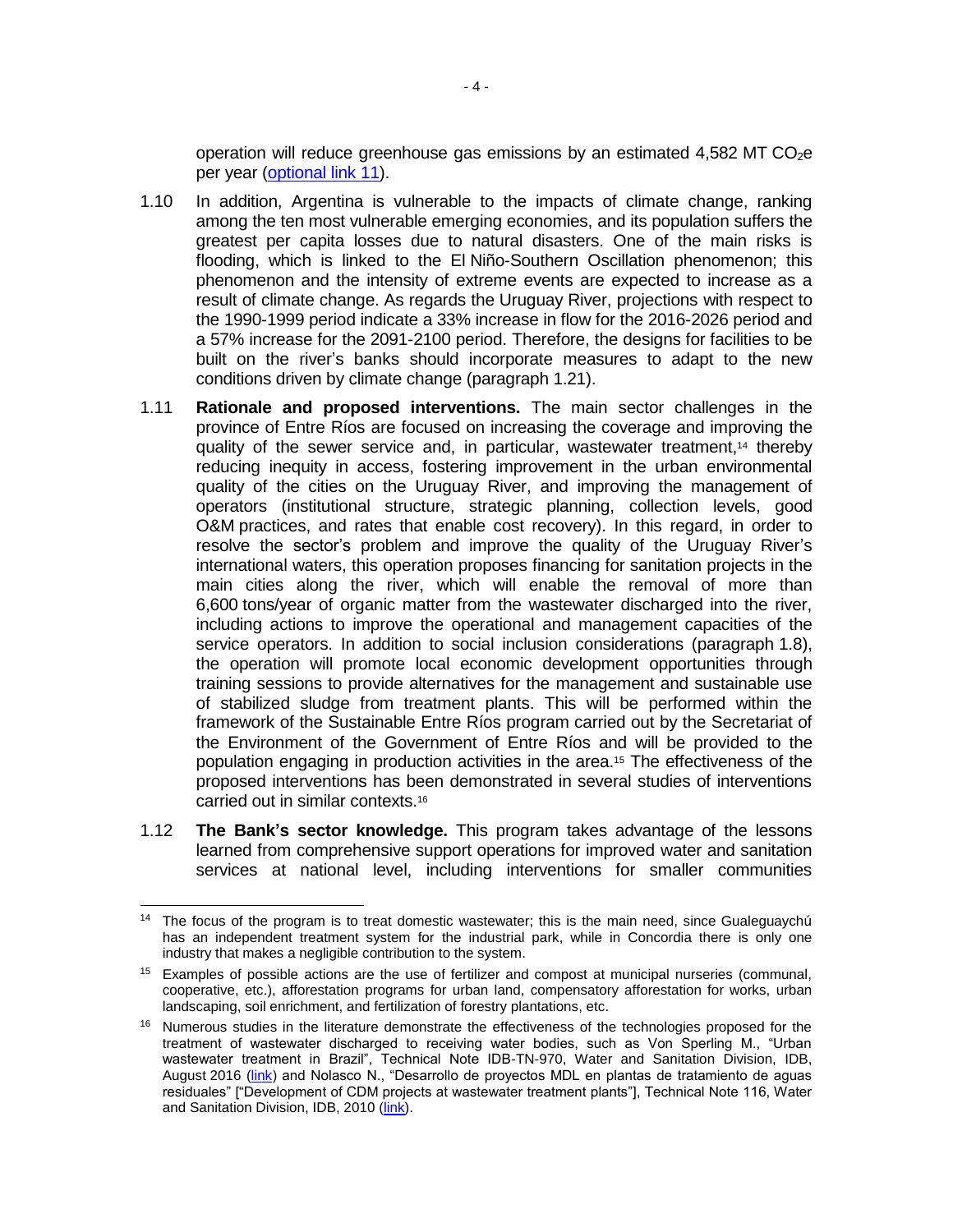(1895/OC-AR - AR-X1005), for urban centers (AR-X1017), for the provinces covered by the Belgrano Plan (2776/OC-AR and 4312/OC-AR), for the Reconquista River basin (3256/OC-AR), and for the Buenos Aires Metropolitan Area (AR-X1013, AR-O0004, and 4268/OC-AR). In addition, it is also aligned with the support for the modernization of the water and sanitation sector (ATN/OC-15932-AR), on which the preparation of Management and Results Plans (MRP) [\(optional link](http://idbdocs.iadb.org/wsdocs/getDocument.aspx?DOCNUM=EZSHARE-703622582-3) 10) are based, including the Concepción and Gualeguaychú operators. These programs address the country's problems in relation to water and sanitation services and services to strengthen businesses for proper management. In Argentina, the Bank has been developing several of its knowledge tools, such as AquaRating (at operators such as AySA, Aguas del Norte, and OSSE),<sup>17</sup> which provides a comprehensive analysis of service providers' management capacities, and HydroBID,<sup>18</sup> which supports providers in modeling water resources that serve as a source of water supply for the population.

- 1.13 **Lessons learned**. In preparing this program, lessons learned identified in the evaluation and execution of other similar operations in Argentina (paragraph 1.12) and in the region (in accordance with the Water and Sanitation Sector Framework Document, document GN-2781-3) were taken into account, including notably: (i) ensuring adequate coordination between the executing agencies, service providers, and other institutions related to the works (municipal or environmental permits) enables a timely start and compliance with the works schedule; to this end, during program execution, agreements will be signed between the stakeholders involved to establish the respective responsibilities; (ii) strengthening the executing agency's capacities, by incorporating technicians with experience in project supervision and execution, for which the program has analyzed the institutional capacity and earmarked resources for the financing thereof (paragraphs 1.22, 2.8, and 2.11); and (iii) ensuring the timely execution of the component relating to the improved management of services and project preparation, to which end all beneficiary operators are expected to have their respective MRPs in place prior to the commencement of works.
- 1.14 **Government strategy.** In 2016, the national government approved the National Drinking Water and Sanitation Plan [\(National Drinking Water and Sanitation Plan\)](http://idbdocs.iadb.org/wsdocs/getDocument.aspx?DOCNUM=EZSHARE-703622582-4) [\(optional link 12\)](http://idbdocs.iadb.org/wsdocs/getDocument.aspx?DOCNUM=EZSHARE-1117939182-35), laying the groundwork for the development of the sector with the goal of reaching 100% coverage in drinking water and 75% coverage in sewer service in the country's urban areas in 2019.<sup>19</sup> It also establishes a component to promote the financial sustainability of water and sanitation operators as a strategy to free up resources that are currently used to cover operating deficits and to channel them into investments to expand services. In this regard, with a view to creating sustainable and efficient services, the Government of Argentina is cofinancing investment in infrastructure with the MRPs of the operators implemented in parallel in the provinces and operators that commit to meeting the annual management targets established in these plans. At the same time, the Government of the Province of Entre Ríos is promoting the Entre Ríos Sanitation

 $\overline{a}$ <sup>17</sup> [http://aquarating.org/.](http://aquarating.org/)

<sup>18</sup> [http://sp.hydrobidlac.org/.](http://sp.hydrobidlac.org/)

<sup>&</sup>lt;sup>19</sup> The National Drinking Water and Sanitation Plan estimates that 40% of the target will be met by 2016-2019.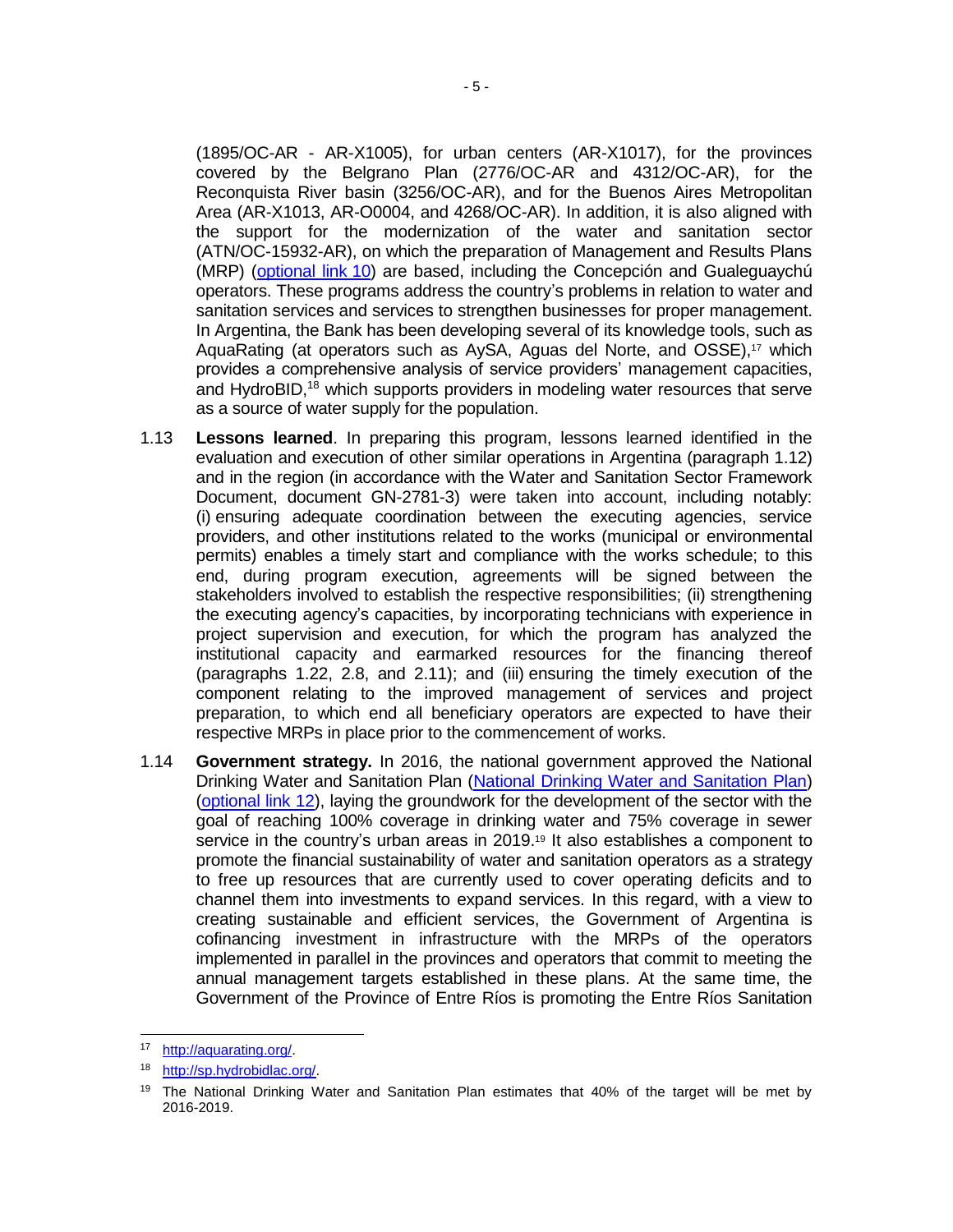Infrastructure Plan  $(PISER)$ ,<sup>20</sup> which seeks to organize access to services in a programmatic manner and prioritizes the Uruguay River Sanitation Plan through the construction of wastewater treatment plants and the expansion and rehabilitation of sewage collectors in the municipios along the Uruguay River. This operation is aligned with both plans and their respective components, and it also contributes to CARU's mandate to preserve and recover the quality of the Uruguay River on the stretch shared by Argentina and Uruguay.

- 1.15 **Strategic alignment.** The operation is aligned with the IDB Group Country Strategy with Argentina 2016-2019 (document GN-2870-1), since it contributes to the strategic area of "poverty and inequality reduction," which include objectives for improving "habitat and access to basic services" in low-income regions. The operation is also consistent with the IDB Country Strategy with Uruguay 2016-2020 (document GN-2836), which includes under its strategic pillar of "equity and social inclusion" a priority area including expanded sanitation coverage, and under its crosscutting area of "climate change" considers the development of plans for the sustainable management of natural resources. The program is consistent with the Update to the Institutional Strategy 2010-2020 (document AB-3008) and is aligned with the following development challenges: (i) social inclusion and equality, through expanded access to sanitation; (ii) productivity and innovation, through the improvement of urban conditions and the quality of infrastructure, which will promote activities contributing to economic growth; and (iii) economic integration, as it will contribute to improving water quality in a regional watershed. The program is also aligned with the crosscutting areas of: (i) institutional capacity and the rule of law, since activities are financed to improve the management capacity of water and sanitation service providers and to improve sector governance; (ii) gender and diversity, since the program will encourage the incorporation of a gender approach at service providers, thus expanding the possibilities for women to access employment and the consideration of the needs of the women using the service; and (iii) climate change and environmental sustainability, since it will make it possible to reduce greenhouse gas emissions by  $4,582$  MT CO<sub>2</sub>e per year by financing systems for collecting, treating, and disposing of wastewater. In the operation, 51.96% of the IDB resources are invested in climate change mitigation and adaptation activities, according to the joint methodology of the multilateral development banks for tracking climate finance [\(optional link 3\)](http://idbdocs.iadb.org/wsdocs/getDocument.aspx?DOCNUM=EZSHARE-1117939182-56). These resources contribute to the IDB Group target of increasing financing for climate-related projects to 30% of total approvals by the end of 2020.
- 1.16 In addition, by supporting the implementation of the regional agreement, the program will contribute to the Corporate Results Framework 2016-2019 (document GN-2727-6) through the indicators relating to "households with new or upgraded access to sanitation" and "households whose wastewater is treated" and through the indicators supporting transnational and crossborder projects. Lastly, it is aligned with the IDB Infrastructure Strategy: Sustainable Infrastructure for Competitiveness and Inclusive Growth (document GN-2710-5), particularly with the priority area for action to "support the construction and maintenance of socially and environmentally sustainable infrastructure, thus enhancing quality of life," and is consistent with the dimensions of success and lines of action of the Water and

<sup>&</sup>lt;sup>20</sup> 2016-2023 Entre Ríos Sanitation Infrastructure Plan.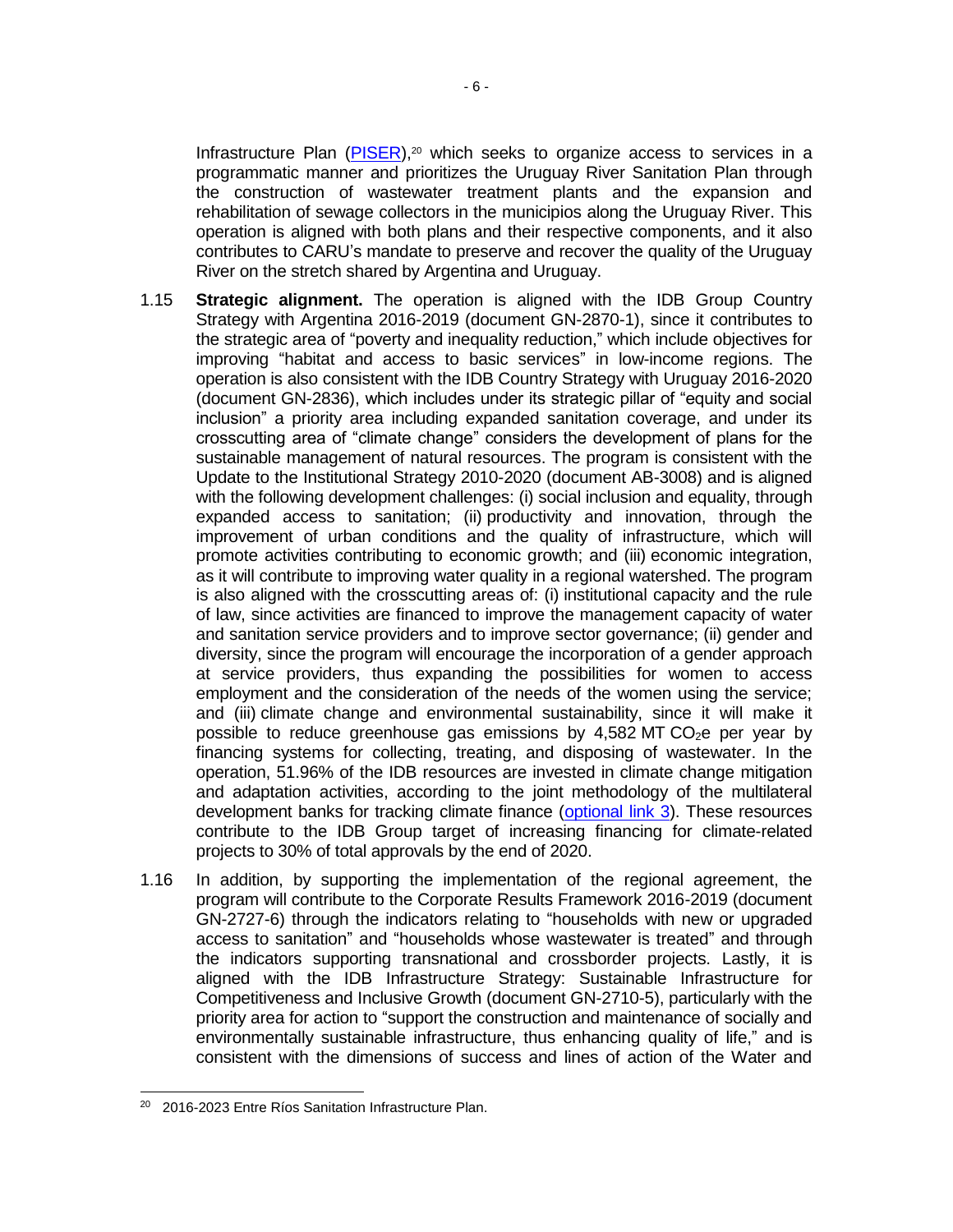Sanitation Sector Framework Document (document GN-2781-8) relating to achieving universal access, improved service quality, and social and environmental sustainability, and with the Decentralization and Subnational Governments Sector Framework Document (document GN-2813-8), due to its contribution to the effective and efficient fulfillment of the province's water and sanitation competencies.

- 1.17 Lastly, the program is aligned with the IDB Infrastructure Strategy: Sustainable Infrastructure for Competitiveness and Inclusive Growth (document GN-2710-5), particularly with the priority area for action to "support the construction and maintenance of socially and environmentally sustainable infrastructure, thus enhancing quality of life," and includes measures in line with the general framework for sustainable infrastructure regarding the four dimensions of sustainability:<sup>21</sup> (i) economic and financial, such as the implementation of measures for local economic development through the management and sustainable use of stabilized sludge and the provision of services to local communities, and the inclusion of measures to maintain the works throughout their useful life; (ii) environmental, including the promotion of proper management of the risks and impacts of water and soil pollution, as well as the sustainable use of water sources; (iii) social, given the focus on promoting gender equality, the economic empowerment of women, and the involvement of all stakeholders in the project cycle, especially in decision-making processes; and (iv) institutional, by strengthening institutional capacities for service management.
- 1.18 **Consistency with the Public Utilities Policy (document GN-2716-6).** This program and the national and provincial objectives are consistent with the principles of the Public Utilities Policy (document GN-2716-6) and meet the conditions of financial sustainability and economic evaluation thereof, since Ente Descentralizado de Obras Sanitarias, which provides water and sanitation services in Concordia and is part of the sample, will cover its O&M costs with the funds to be received from the Municipality of Concordia on a transparent and periodic basis; in turn, it will evaluate the possibility of starting to charge rates based on service quality. Through the Department of Sanitation Works, the operator in the municipio of Gualeguaychú currently covers its O&M costs through a combination of rate revenue and other current revenue from this municipio (paragraphs 2.13 and 2.12). In addition, the works to be financed through the program are socioeconomically viable (paragraph 2.10). The eligibility conditions for the projects will include commitments to ensure compliance with the conditions of this policy, including the commitment to implement actions enabling the service providers' operational selfsustainability in the medium term (paragraph 2.3). In the province of Entre Ríos there is adequate institutional organization (policy formulation, regulation, and service provision) (paragraph 1.6); however, this program will strengthen specific areas (paragraph 1.21 and 2.12). It should be noted that, in addition to fostering access, the program seeks the environmental sustainability of both the projects and the environment [\(optional link](http://idbdocs.iadb.org/wsdocs/getDocument.aspx?DOCNUM=EZSHARE-1117939182-19) 5).

<sup>&</sup>lt;sup>21</sup> Technical Note IDB-TN-01388 [\(link\)](http://idbdocs.iadb.org/wsdocs/getDocument.aspx?DOCNUM=EZSHARE-1117939182-50).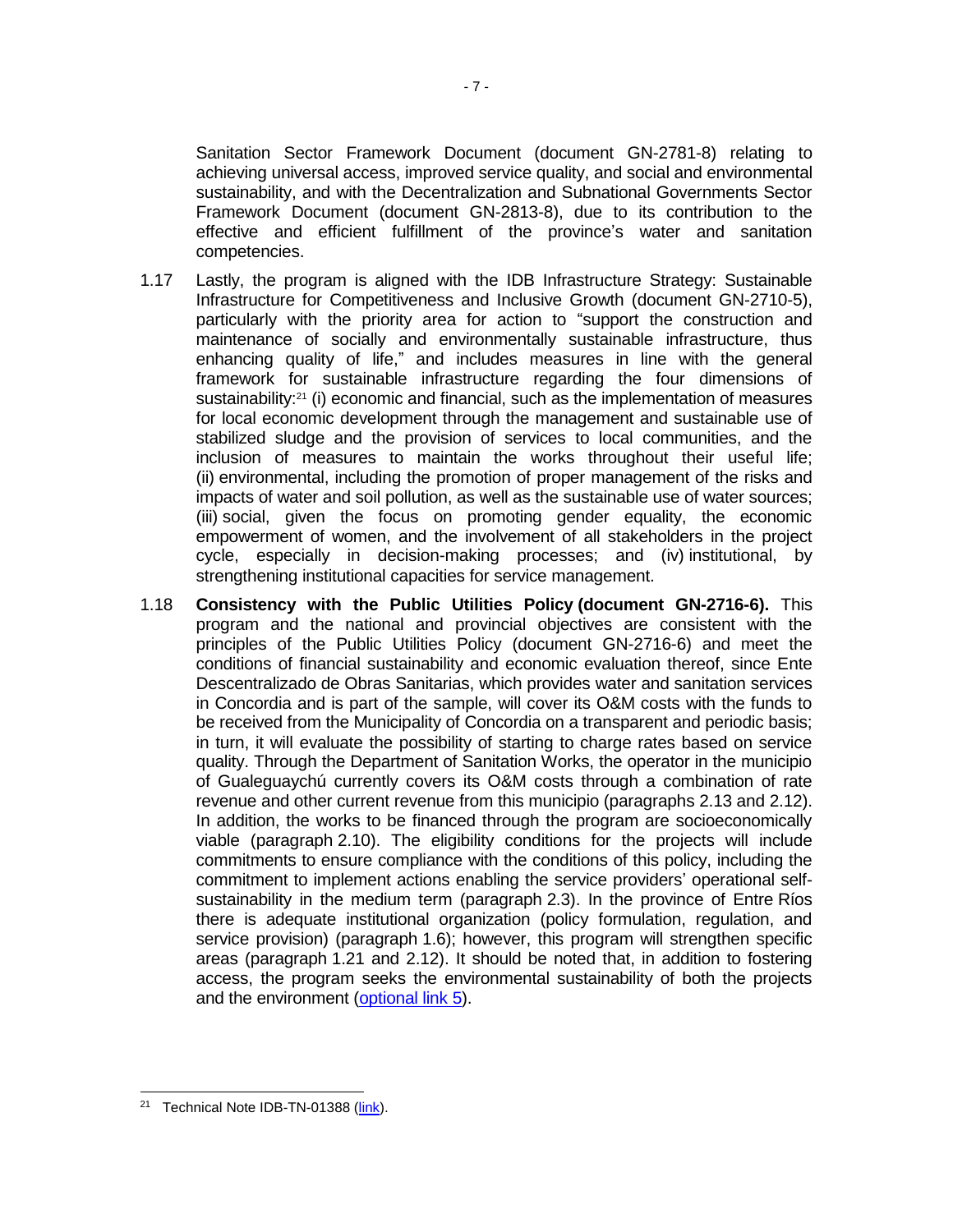### **B. Objectives, components, and cost**

- 1.19 **Objectives.** The development objective of the program is to contribute to improving the quality of life of the population in the Uruguay River basin. The general objective of the program is to contribute to improving sanitation on the banks of the Uruguay River in the cities of the province of Entre Ríos. The specific objectives are to: (i) expand coverage of sewer and wastewater treatment services and (ii) improve service management capacity. The following components are provided in order to achieve the objectives:
- 1.20 **Component 1: Infrastructure works (US\$72.5 million).** This component finances the execution of new works and the rehabilitation, optimization, and expansion of collection systems (including household connections), the treatment and disposal of sewage effluents, as well as the remediation of environmental liabilities associated with the facilities that will be retired.
- 1.21 **Component 2: Improved management of services and project preparation (US\$4.3 million).** This component aims to strengthen the management of the provincial sector bodies linked to the planning and regulation of water and sanitation services and providers in beneficiary cities through the implementation of the MRPs, which include cost and rate studies, plans to improve the organizational structure, a diagnostic assessment and gender strategy for each municipio, the development of micrometering and bulk water metering plans and the reduction of nonrevenue water, management and O&M training for the systems to be built, training for the use of stabilized sludge, the preparation and implementation of household connection plans, the preparation of studies of alternatives, the development of master plans and executive projects that will include the analysis and definition of climate change mitigation and/or adaptation measures for each municipio.
- 1.22 **Program management (US\$3.2 million).** Expenses relating to program administration, works supervision and inspection, evaluation, and external audit will also be financed.

## **C. Key results indicators**

1.23 The Results Matrix (see Annex II) includes the program's outputs and outcomes. Table I-1 presents the key indicators.

| <b>Outcome indicator</b>                                                              | Unit of measure   | <b>Baseline</b> | <b>Target</b> |
|---------------------------------------------------------------------------------------|-------------------|-----------------|---------------|
| Effective flow rate of treated wastewater                                             | $m^3$ /sec        | 0.22            | 1.27          |
| Amount of organic matter removed from discharges<br>into the Uruguay River            | BOD (ton/year)    | 1,388           | 8,010         |
| Households with improved sewer service in program<br>intervention cities              | Households        | 40,492          | 97,725        |
| Households whose sewage effluents are treated in<br>the program's intervention cities | <b>Households</b> | 24,117          | 97,725        |
| Operators incorporating gender equity approach in<br>their practices and policies     | Operator          | O               |               |

#### **Table I-1 – Key indicators**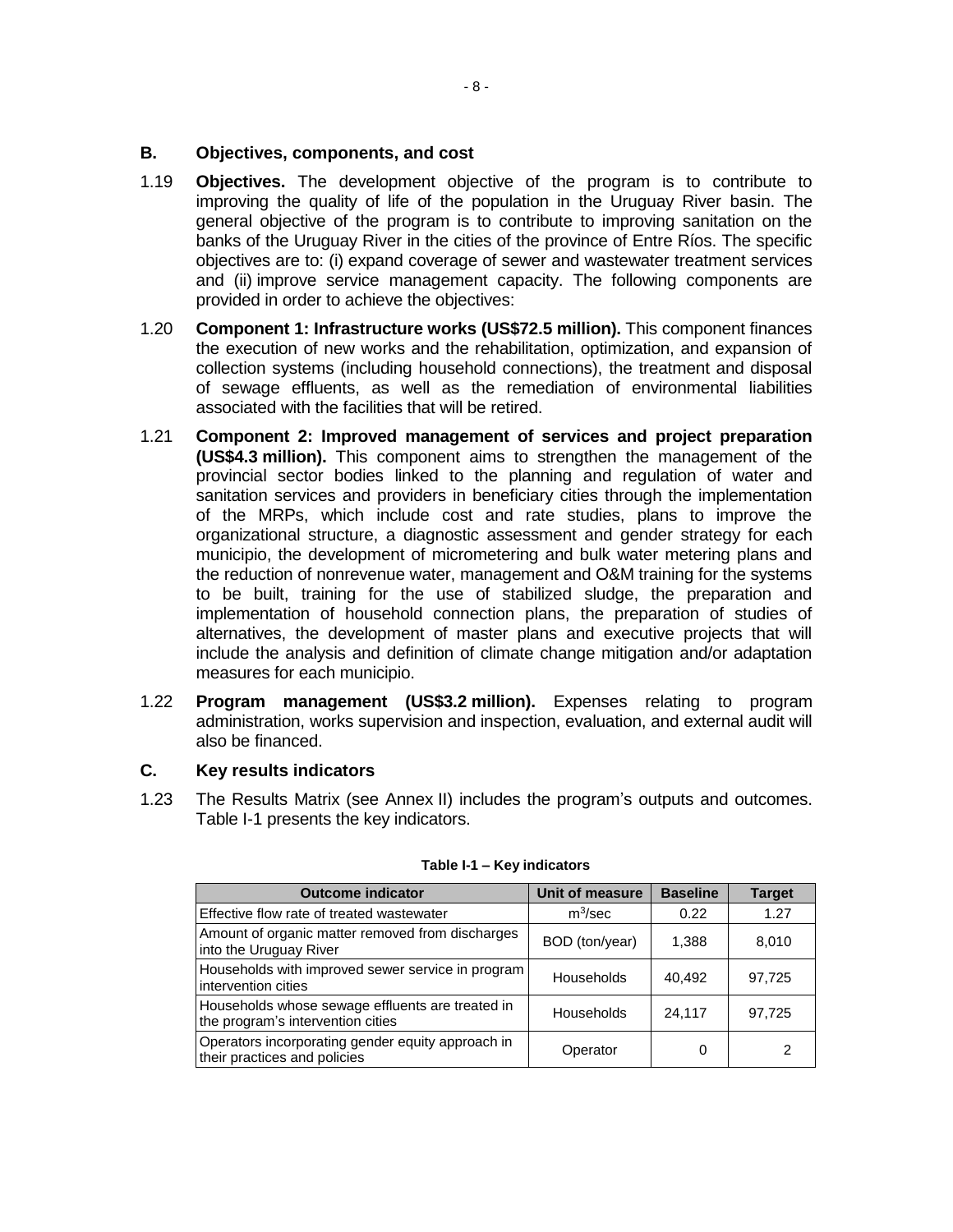1.24 **Characterization of beneficiaries.** The main beneficiaries will be the inhabitants of the cities of Concordia, Gualeguaychú, San José, Colón, and Concepción del Uruguay, where the sewer and wastewater treatment systems will be expanded for an estimated 390,000 inhabitants; however, the program's main benefit relates to an improvement in urban environmental quality, especially in terms of the sanitary conditions on the stretch of the Uruguay River shared by Argentina and Uruguay.

### **II. FINANCING STRUCTURE AND MAIN RISKS**

### **A. Financing instruments**

2.1 **Type and financing structure.** This operation is structured as a multiple works program, since it will finance multiple projects, each made up of physically similar groups of work, whose feasibility does not depend on the execution of other projects and whose size does not justify Bank financing on an individual basis. For preparation, a representative sample has been analyzed, which will also enable an early start to execution. The total cost of the program is US\$80 million, which will be financed with an investment loan drawn on the Ordinary Capital. The consolidated budget by component and source of financing is shown in Table II-1. With a five-year disbursement period, consistent with the multiyear execution plan [\(required link](http://idbdocs.iadb.org/wsdocs/getDocument.aspx?DOCNUM=EZSHARE-1117939182-48) 2), the program will meet the demands prioritized by the executing agency and will be governed by the program Operating Regulations (paragraph 3.3). The material commencement of program works is planned to take place within the first two years following the entry into force of the loan contract. The disbursement schedule is presented in Table II-2 [\(optional link](http://idbdocs.iadb.org/wsdocs/getDocument.aspx?DOCNUM=EZSHARE-1117939182-30) 7).

| <b>Component</b>                                                      | <b>IDB</b> | Total | $\%$  |  |  |  |  |  |  |  |
|-----------------------------------------------------------------------|------------|-------|-------|--|--|--|--|--|--|--|
| Component 1 - Infrastructure works                                    |            |       |       |  |  |  |  |  |  |  |
| 1.1 Direct costs of the works                                         | 72.5       | 72.5  | 90.63 |  |  |  |  |  |  |  |
| Component 2 - Improved management of services and project preparation |            |       |       |  |  |  |  |  |  |  |
| 2.1 Support for the management of services                            | 3.8        | 3.8   | 4.75  |  |  |  |  |  |  |  |
| 2.2 Preparation of studies and projects                               | 0.5        | 0.5   | 0.62  |  |  |  |  |  |  |  |
| Program management                                                    |            |       |       |  |  |  |  |  |  |  |
| 3.1 Program administration                                            | 2.8        | 2.8   | 3.5   |  |  |  |  |  |  |  |
| 3.2 Audits and evaluations                                            | 0.4        | 0.4   | 0.5   |  |  |  |  |  |  |  |
| <b>TOTAL</b>                                                          | 80         | 80    | 100   |  |  |  |  |  |  |  |

**Table II-2 – Disbursement schedule (in millions of U.S. dollars)**

| Source/year  |      |       |      |       |       | <b>Total</b> |
|--------------|------|-------|------|-------|-------|--------------|
| IDB          | 20.0 | 15.0  | 25.0 | 15.0  | 5.0   | 80.0         |
| cumulative % | 25   | 43.75 | 75   | 93.75 | 100.0 | 100.0        |

2.2 **Representative sample.** In order to determine program viability and streamline execution upon approval, a sample of projects representative of the type of works proposed was analyzed. These projects are: (i) the Concordia sanitation system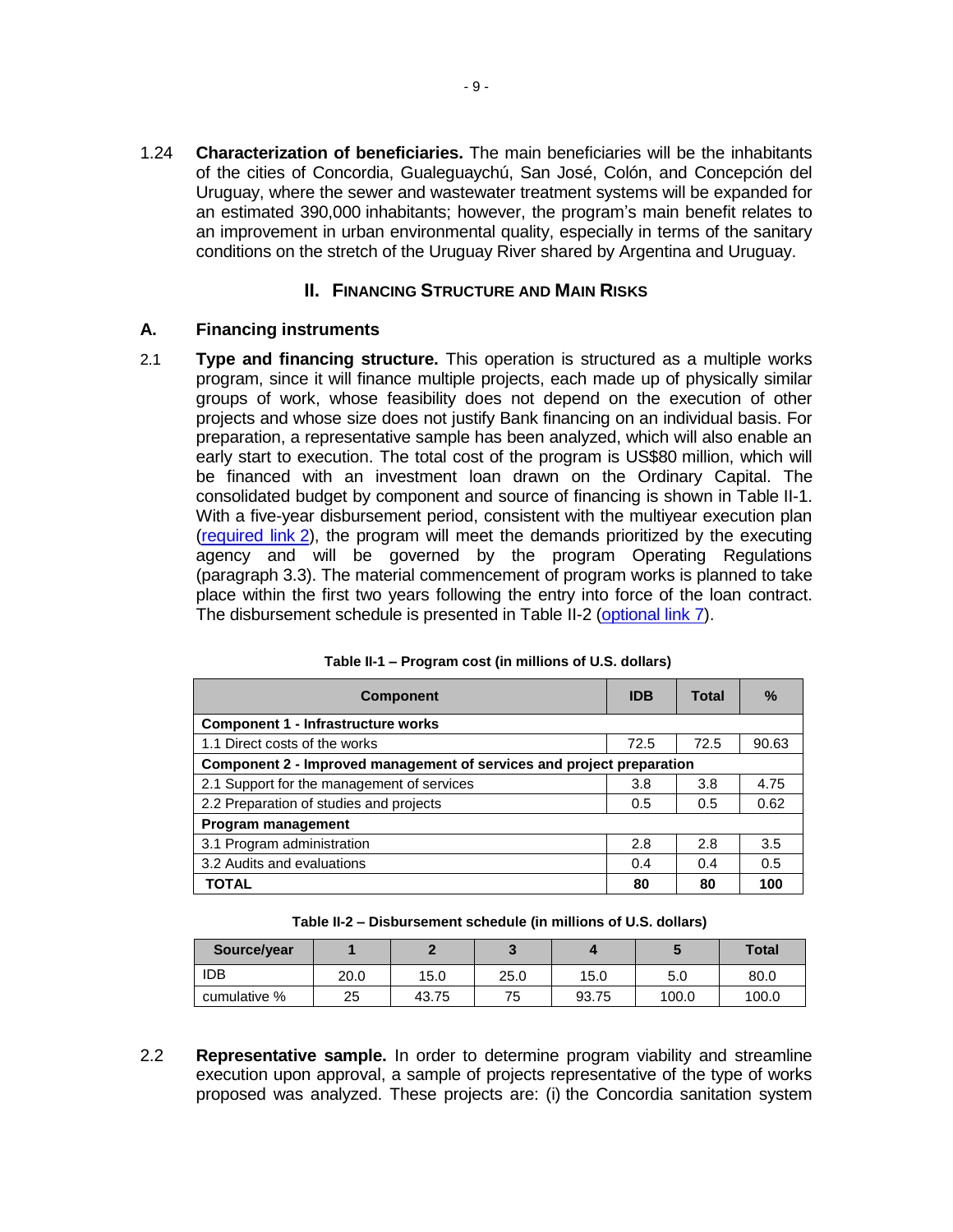and (ii) the Gualeguaychú sanitation system. Representing 48% of the total amount of the program, the projects in the sample meet the eligibility criteria established for the operation and respond to the need to improve the sewer and wastewater treatment services in these cities, thus contributing to the regional integration strategy relating to the cleanup of the Uruguay River. As explained in paragraphs 2.9 to 2.13, the projects are technically, institutionally, financially, economically, and socioenvironmentally feasible.

- 2.3 **Eligibility and prioritization criteria.** The following criteria used to select the sample will be applied as part of the program Operating Regulations to determine the eligibility of the other projects to be funded: (i) populations of the province of Entre Ríos located in the Uruguay River basin; (ii) existence of a legally established service provider; (iii) commitment from the provincial and municipal authorities that the service providers, if other than the municipio, will be responsible for the O&M of the program-financed works; (iv) commitment from the provincial and municipal authorities and/or the service providers to allocate sufficient budgetary resources for proper O&M of the works to be financed and to secure medium-term coverage of O&M costs; (v) commitment to have an approved MRP in place prior to commencement of the works and to implement it during program execution; (vi) projects will be economically, technically (including climate change), financially, and institutionally viable; and (vii) compliance with the social and environmental requirements of the program's environmental and social management framework. Projects will be prioritized based on: (i) impact on the quality of the Uruguay River and (ii) deficits in the quality and coverage of sanitation services.
- 2.4 **Basket of projects.** On a preliminary basis and following the process of identifying the projects in the sample, there are similar investment needs in sanitation in the municipios of Colón, San José, and Concepción in Uruguay, which are all cities along the Uruguay River that discharge their untreated or deficiently treated effluents into the river. These projects could be financed by this operation once the corresponding projects have been submitted and their technical, economic, and socioenvironmental feasibility has been verified.

#### **B. Environmental and social risks**

2.5 Pursuant to the Environment and Safeguards Compliance Policy (Operational Policy OP-703), the program has been classified as a category B operation since the construction of new works and the rehabilitation, optimization, and expansion of sewage effluent collection, treatment, and disposal systems to be executed under the program will cause negative localized, short-term impacts and socioenvironmental risks, which can be managed with standard mitigation measures for this type of infrastructure and activity. The main socioenvironmental risks and negative impacts include: the generation of sludge and odors from the operation of treatment plants and pumping stations; the generation of solid waste; risks of soil and groundwater contamination due to accidental spills or improper management of solid waste from the works; temporary impacts on the road network and blockage of those neighboring the worksite due to trenching and interference by the works with established uses; and the risk of workplace accidents. The program will not cause a physical displacement of the population and does not have the potential to convert or significantly degrade natural habitats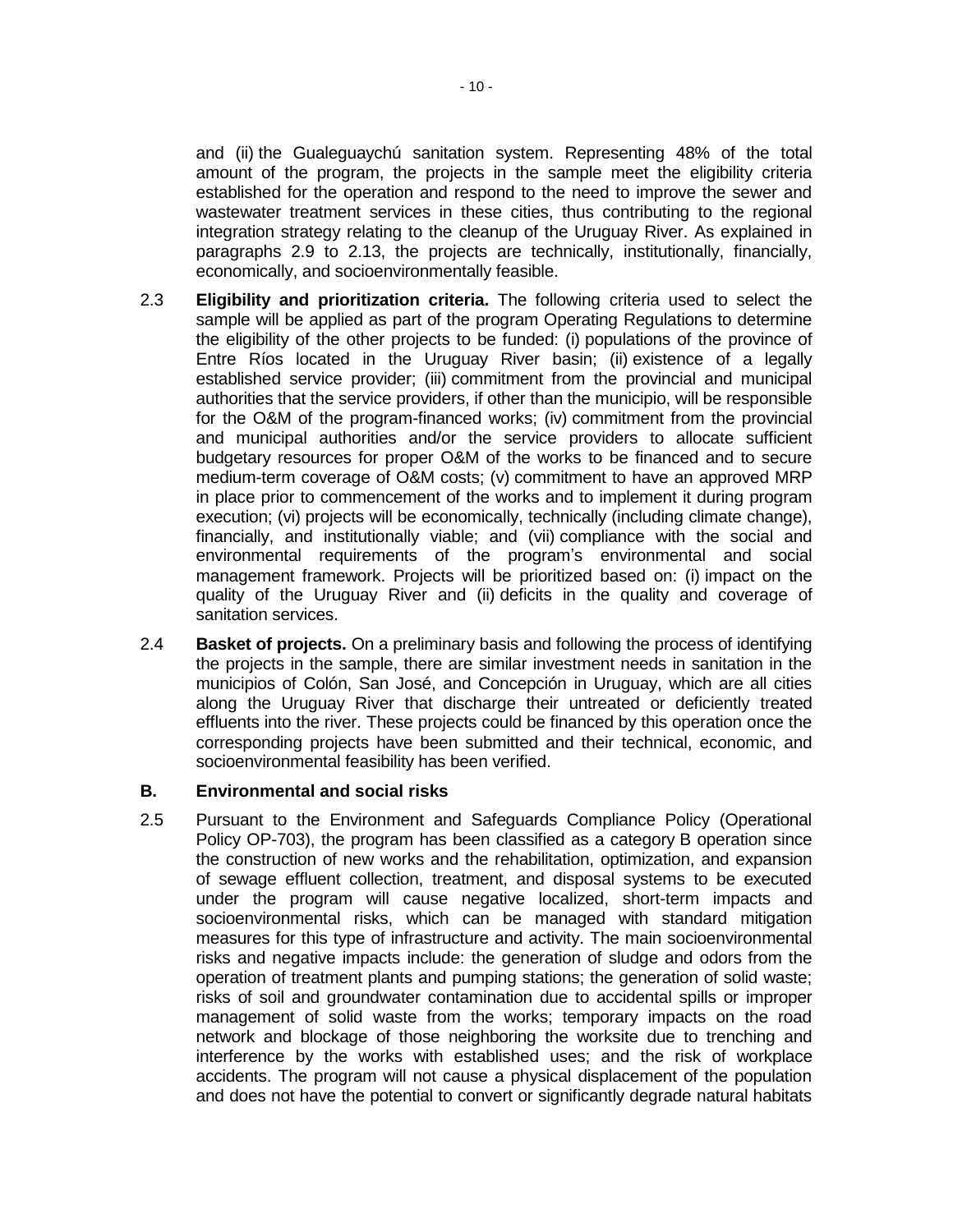or critical cultural sites, which are exclusionary criteria for the program. Under the Disaster Risk Management Policy (Operational Policy OP-704), the operation is classified as a Type 1 moderate operation since it is executed in an area prone to flood risk.

2.6 A medium risk associated with the execution unit's lack of capacity for the socioenvironmental supervision of the works has been identified. As a mitigation measure, it was agreed to contract or appoint environmental and social specialists for the program coordinating unit (PCU) and CAFESG to support inspection during the construction phase and for operators during the operation phase. During program preparation, the following documents were drawn up: two environmental and social impact assessments with the related environmental and social management plans for the projects in the representative sample and an environmental and social management framework for future projects. In accordance with the guidelines for Directive B6 of the Operational Policy OP-703, a consultation event was held for each project in the sample: on 8 May in Concordia and 10 May in Gualeguaychú. See the details of the consultations in section 4 of the environmental and social management report.

#### **C. Fiduciary risks**

2.7 The risk analysis exercise identified a medium risk associated with the lack of experience in the Bank's procurement procedures that could lead to delays in program execution and difficulty in supervising O&M contracts. The mitigation measures are as follows: (i) formalize monitoring mechanisms or procedures in line with the commitments and objectives of the plans and programs; (ii) review and improve fiduciary processes to make them more streamlined; (iii) strengthen the provincial execution unit (PEU) through the creation of a PCU with procurement and finance specialists and targeted training in these areas; (iv) update and/or develop relevant manuals for proper functioning; and (v) implement contractual provisions with design, construction, and O&M and strengthen the CAFESG team to discharge its contract management and supervision function.

#### **D. Other risks and special considerations**

2.8 In addition, the following medium-level risks were identified: (i) development: (a) delays in the commencement of works due to external factors that push back program execution, for which coordination is planned with the municipios to obtain environmental permits, works authorizations, and land availability; (b) shortcomings in the projects could lead to increased costs during the execution of works, for which the implementation of contracts establishing sole responsibility is expected where the contractor will be responsible for the design, construction, and operation of the plants, as well as supervision and inspection arrangements that assure the quality and timeliness of the works; and (c) delays in the execution of the components for service management improvement due to difficulties in defining the scope and priorities of the MRP and to resistance to the proposed improvements and changes; to mitigate this, the active participation and involvement of the municipios and service providers is expected in the implementation of the MRPs and workshops on change management, good practices, and successful experiences in the sector; (ii) public management and governance: program implementation could be delayed if there is a change of provincial and municipal authorities that modifies the priorities in the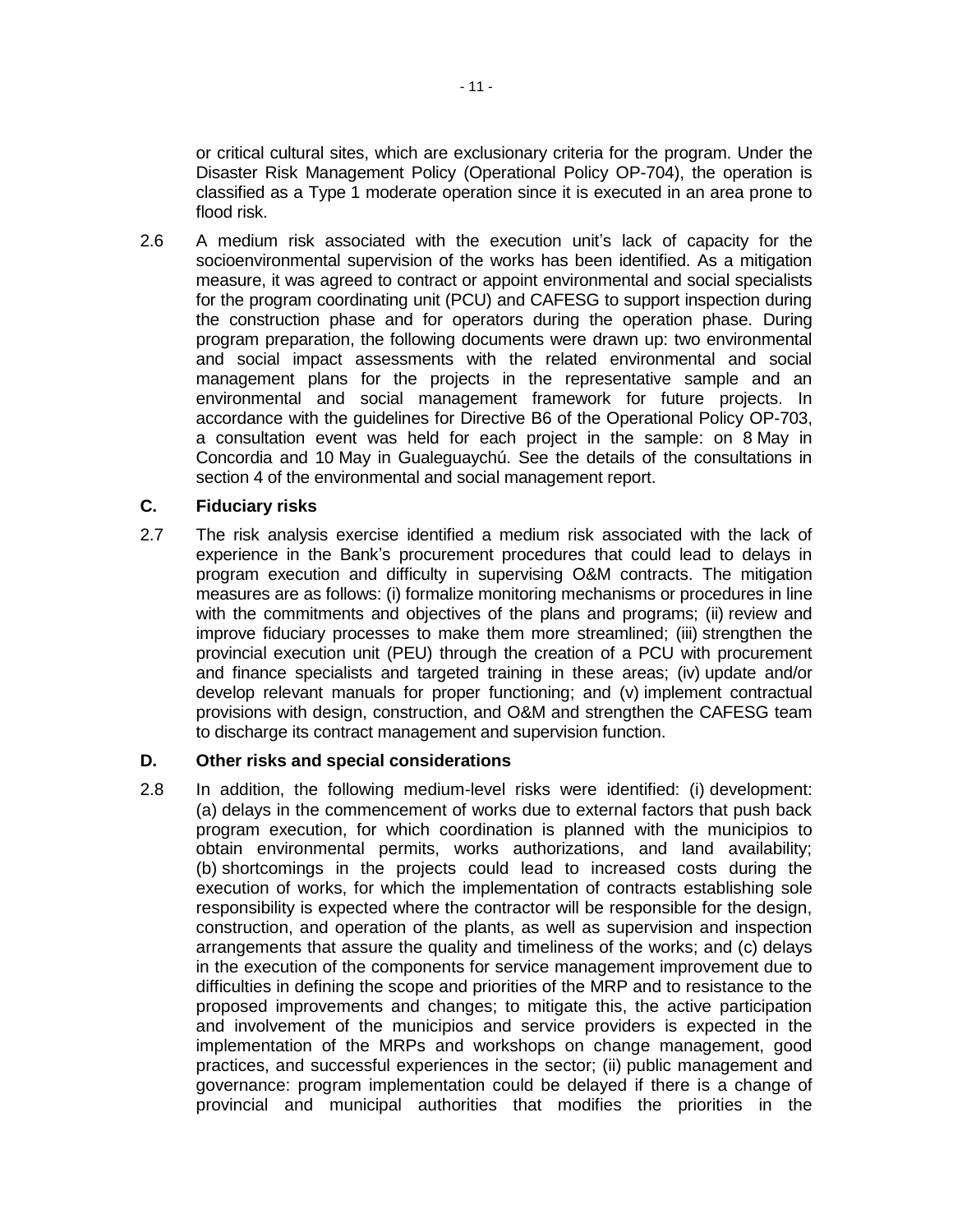implementation thereof; in the event that the provincial authorities change, sufficient information will be provided to the new authorities on the program, emphasizing the importance of contributing to the cleanup of the Uruguay River for the cities in the basin; and (iii) macroeconomic and fiscal sustainability: delays or stoppages in the works could arise due to the economic-financial imbalance of contracts owing to macroeconomic variations; the bidding documents will include measures to mitigate these variations in the execution of works.

- 2.9 **Technical viability.** In order to determine the program's technical viability, the works included in the two projects making up the representative sample were evaluated: (i) sewage system and effluent treatment in the city of Concordia and (ii) sewage system and effluent treatment in the city of Gualeguaychú. Based on this analysis and on visits to the construction sites, it was concluded that the projects meet the program objectives and the two cities' needs in terms of the scale and characteristics of the proposed works [\(optional link](http://idbdocs.iadb.org/wsdocs/getDocument.aspx?DOCNUM=EZSHARE-1117939182-38) 1). It was further noted that the designs were based on a medium- and long-term vision for both cities and that generally accepted engineering principles and practices were followed. The solutions proposed also resulted from a comparative analysis of technologically appropriate and effective alternatives. For nonsample projects, the program Operating Regulations will establish eligibility criteria, guidelines for formulation, and review and approval procedures. In addition, the physical facilities, equipment, and other components to be built or procured are planned to be operated and maintained in an appropriate manner, taking into account the plans to improve the operational management of the providers of the programfinanced services.
- 2.10 **Economic viability.** A cost-benefit analysis was performed on the projects in the sample (the expansion and improvement of the wastewater treatment plant and expansion of the sewer networks in the city of Gualeguaychú, and the construction of a wastewater treatment plant and expansion of the sewer networks in the city of Concordia). The projects are socioeconomically viable with economic internal rates of return of 37.1% y 39.5% for Gualeguaychú and 14.2% and 14.3% for Concordia; using a 12% discount rate, the net present values are US\$9.4 million and US\$580,000 and US\$2.8 million and US\$180,000, respectively. The evaluations were supplemented by corresponding sensitivity analyses that demonstrate the robustness of the results. For nonevaluated projects, a cost-benefit analysis will be carried out, and only projects with an economic internal rate of return above 12% may be financed by the program [\(optional link 2\)](http://idbdocs.iadb.org/wsdocs/getDocument.aspx?DOCNUM=EZSHARE-1117939182-17).
- 2.11 **Institutional viability.** Since the institutional capacity was assessed for approval of operation 4688/OC-RG (Development and Integration Program of the Salto Grande Region), which resulted in a medium level of institutional development and medium risk, it was observed that the execution capacities of the PEU of the MPIyS remain stable and have been strengthened.
- 2.12 **Sustainability of the investments.** The financial analysis of the operators in the Gualeguaychú (Department of Sanitation Works) and Concordia (Ente Descentralizado de Obras Sanitarias) sample was performed using Bank-prepared financial projections based on their operational and financial information. In both cases, financial projections indicate that operational self-sustainability can be achieved in the medium term with the implementation of actions for improvements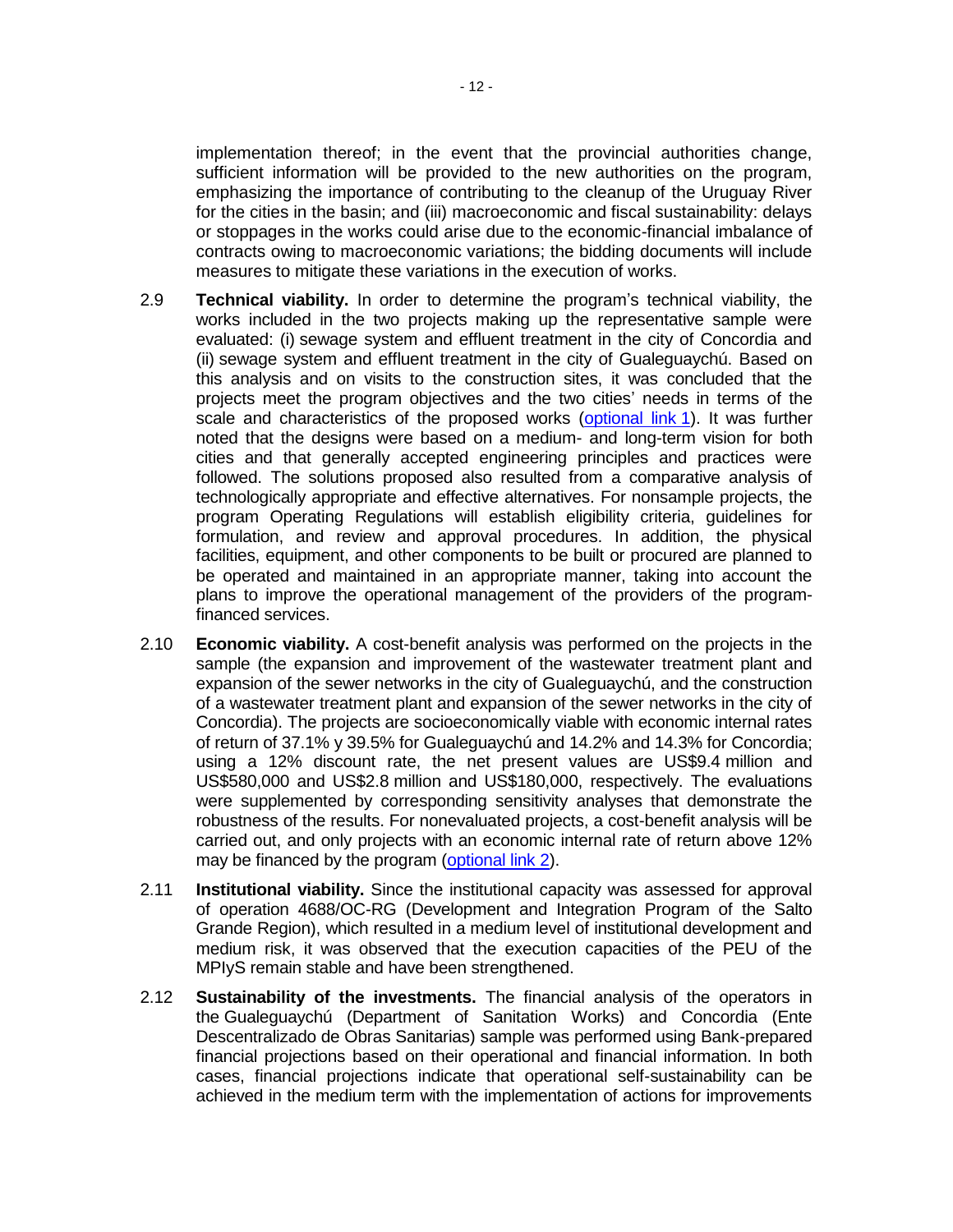such as adjustments in wastewater treatment rates and improved efficiencies in collection, human resources, and energy consumption. The actions prioritized in the MRPs will be implemented using the resources of Component 2 of the program. The projects' eligibility conditions will include commitments to implement actions that will enable the operational self-sustainability of the service providers in the medium term [\(optional link](http://idbdocs.iadb.org/wsdocs/getDocument.aspx?DOCNUM=EZSHARE-1117939182-18) 4).

- 2.13 **Financial evaluation of the province.** The financial capacity of the Province of Entre Ríos was evaluated on the basis of historical and projected financial analyses. Two scenarios were reviewed for the projected analysis: a scenario prepared by the Province of Entre Ríos and a more pessimistic alternative scenario. The Province of Entre Ríos has the borrowing capacity to meet the program's principal and interest payment obligations, given that the debt and debt service indicators are at reasonable levels in both scenarios [\(optional link](http://idbdocs.iadb.org/wsdocs/getDocument.aspx?DOCNUM=EZSHARE-1117939182-45) 13).
- 2.14 **Innovation.** The traditional supervision arrangements for the works will be complemented by an innovative monitoring system consisting of online monitoring with fixed cameras at the worksites, complemented by drones and aerial photographs to document progress. Also, as part of the activities to strengthen the management of operators (Component 2), innovative projects are expected to be carried out for the effective management of the services, such as: (i) the use of new technologies to read meters for large consumers, using continuous remote on-line reading enabling the application of time-based rates; (ii) the updating and expansion of flow and pressure measurement systems on a continuous basis through the sectorization of networks into bulk metered areas at input and output to optimize network operation through remote controlled valves to improve service quality; and (iii) at effluent treatment plants, the use of systems to continuously monitor the quality of the treated effluent with alerts triggered when any parameter exceeds the permitted limits.

### **III. IMPLEMENTATION AND MANAGEMENT PLAN**

#### **A. Summary of implementation arrangements**

3.1 **Borrower, guarantor, and executing agency.** The borrower will be the Province of Entre Ríos and the guarantor the Argentine Republic. The Argentine Republic will be the guarantor of the borrower's financial obligations in accordance with the policy on guarantees required from the borrower (document GP-104-2) for loans to subnational entities. The borrower will execute the program through the province's MPIyS, which will act through the PEU.<sup>22</sup> Within the framework of the binational agreements between Argentina and Uruguay and the CARU's coordination (paragraph 1.3), the operation-financed projects will be evaluated by the CARU to ensure that they contribute to reducing river pollution. The PEU will set up a PCU that will be responsible for the cycle of each project (paragraph 3.4) and for coordination with municipios and service providers. The PCU will be made up of a

 $22$  The PEU was created by Decree 2084/00 of the Province of Entre Ríos. Its main functions are to coordinate, supervise, and implement the provincial programs financed by the International Bank for Reconstruction and Development, the Inter-American Development Bank, the Argentine National Treasury and/or other lending or subsidy bodies, as well as the relationship between the provincial government and these bodies. Under Province of Entre Ríos Decree 3593/17, the PEU was placed under the authority of the MPIyS.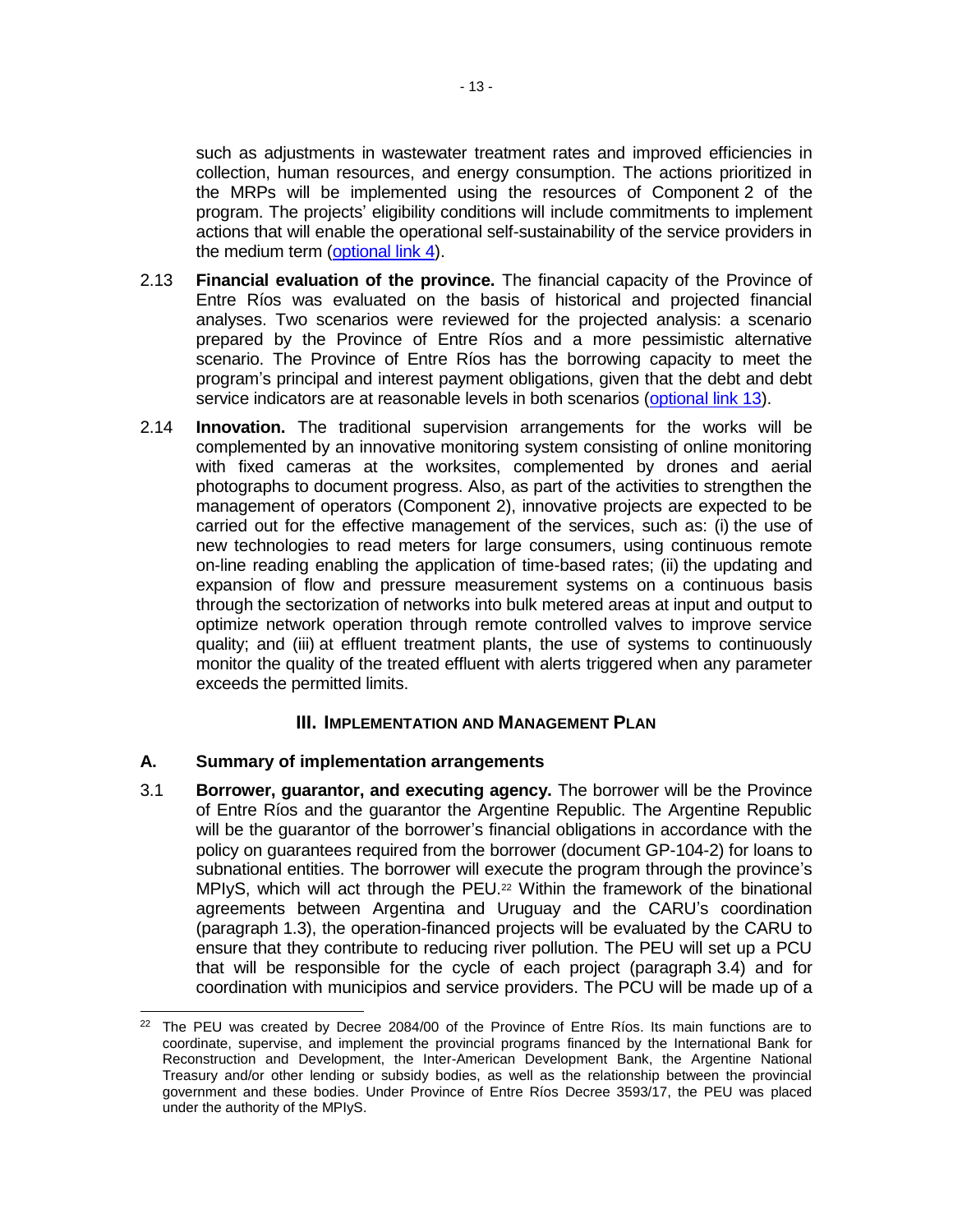sector coordinator and staff responsible for the following areas: (i) technical; (ii) administration, accounting, and finance; (iii) procurement; (iv) environmental and social; and (v) monitoring and evaluation. For the technical and socioenvironmental supervision and inspection of the works,<sup>23</sup> the PCU will be supported by CAFESG and the Secretariat of Public Investment and Land Development, while the fiduciary and operational processes will be channeled through the PEU line units.

- 3.2 The PCU will have, inter alia, the following functions: (i) prepare the required consolidated monitoring and evaluation reports; (ii) carry out procurement processes for works, goods, and consulting services; (iii) perform works supervision and the monitoring of program execution and evaluation; (iv) carry out the financial management of the program, which includes preparing supporting documentation for disbursement requests, accounting for the expenses incurred, and preparing the Bank-required financial reports; and (v) ensure compliance with contractual clauses and environmental and social regulations within the program.
- 3.3 **Program Operating Regulations.** The program will be governed by the program Operating Regulations, which will establish, inter alia, the following: (i) legalinstitutional framework; (ii) program objectives and description; (iii) the use of resources and eligibility of investments; (iv) project cycle that will establish procedures for project preparation, eligibility criteria, and the prioritization of projects, and the execution of works; (v) procedures for socioenvironmental management, including as an annex the environmental and social management framework and environmental and social management plans of the projects in the sample; (vi) rules and procedures for the selection and procurement of works, goods, and services; (vii) rules and procedures for accounting-financial management; (viii) procedures for monitoring and evaluation; and (ix) arrangements for program execution. The model agreement between the MPIyS and the municipios will be attached as an annex to the program Operating Regulations.
- 3.4 **Project cycle.** The project cycle has four stages: (i) identification; in this stage the municipio presents the need for the project to the executing agency, which reviews the eligibility thereof. In this instance, an agreement will be signed between the MPIyS and the beneficiary municipio, which will establish, inter alia, the responsibilities of both parties in project execution, as well as the transfer mechanism of the works, commitments on operation, maintenance, and coverage of the costs associated with rates or subsidies, the participation of service providers (as appropriate) throughout the project cycle, and the timely delivery of information to the MPIyS on the indicators in the MRPs, financial statements of the service providers (paragraph 2.12), and the O&M report (paragraph 3.10); (ii) preparation and eligibility; in this stage, the MPIyS, along with the municipio and the services providers (as appropriate), agree on the stages of project execution and implementation of the MRPs and set targets for operational, commercial, financial, and institutional efficiency; (iii) execution; in this stage the MPIyS will be responsible for the procurement, execution, and payment processes. It will also approve the detailed design and inspect the construction of the works and

 <sup>23</sup> The traditional supervision arrangements for the works will be complemented by an online monitoring system with fixed cameras at the worksites, complemented by drones and aerial photographs to document progress.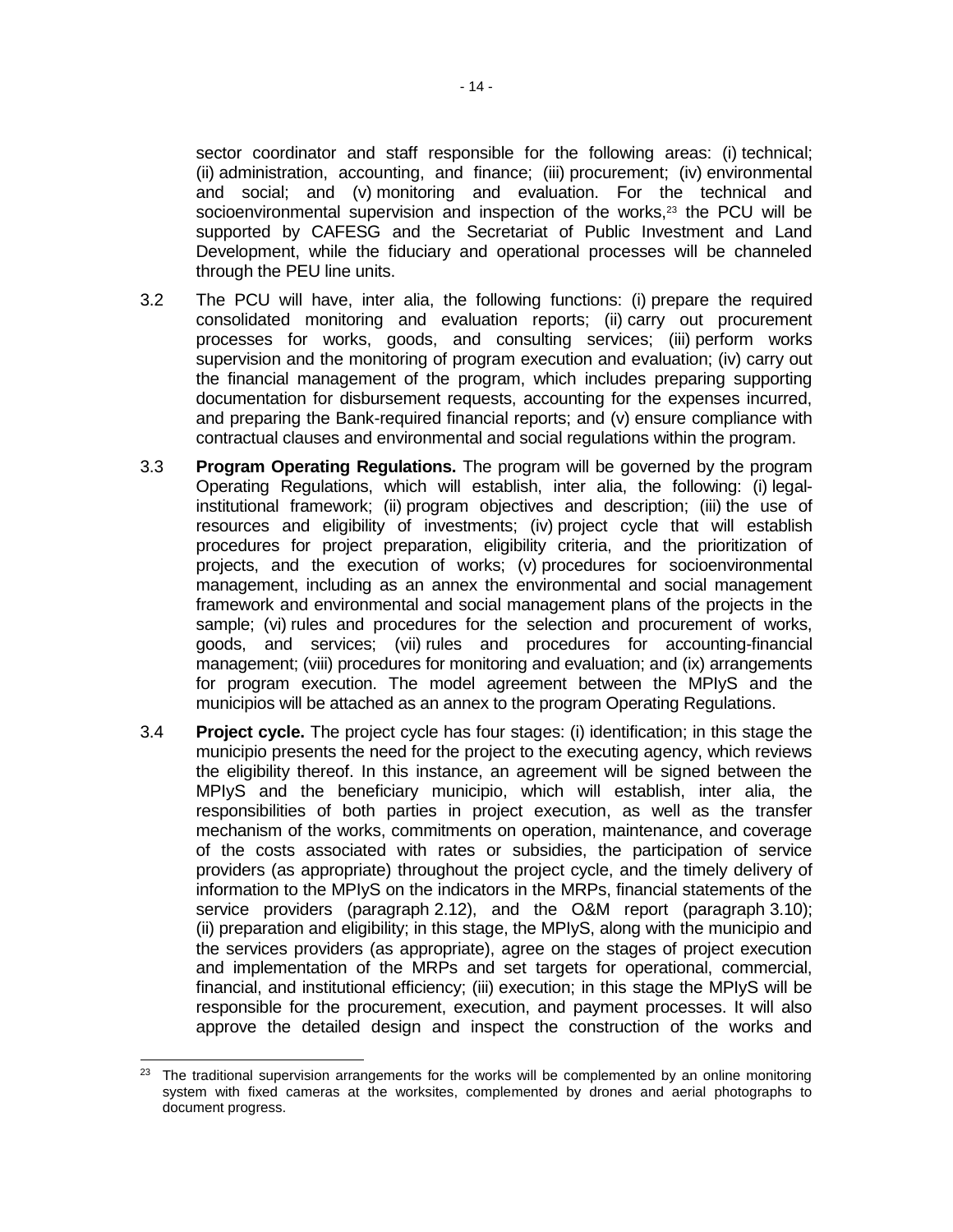commissioning of the facilities with the support of CAFESG and, in parallel, will monitor implementation of the MRPs. With the Bank's support, the MPIyS will perform technical, fiduciary, environmental, and social strengthening measures at both the municipios and the service providers. This concludes with receipt of the procured works and/or services; and (iv) transfer and operation; in this stage the executing agency hands over the assets and, as appropriate, the obligations of the O&M contract to the municipio by signing a legal instrument setting out the terms and conditions of the transfer of the systems for the operation and management of the services.

- 3.5 **Special contractual conditions precedent to first disbursement of the loan: (i) The formation of the PCU within the structure of the PEU with the appointment and/or hiring of the members referred to in paragraph 3.1; and (ii) the approval and entry into force of the program Operating Regulations on terms previously agreed with the Bank.** These conditions are important to ensure proper program execution and coordination and to have detailed guidelines on the program's operational matters in place.
- 3.6 **Special contractual conditions of execution.** (i) Before submitting the specific projects with the program's beneficiary municipios to the Bank for its no objection, the MPIyS will sign an agreement with the respective municipio setting forth the responsibilities of the parties in project design and execution, as well as the mechanisms to transfer the works and the related operation and maintenance agreements, among other matters; and (ii) the term for the material commencement of the works included in the program will be three years as of the entry into force of the loan contract. The first condition is required to ensure that the borrower stipulates with the program beneficiary municipios the role and responsibilities of the municipios, including the obligations relating to O&M of the works, and that coordination arrangements are established between the province and the municipios; the second condition is to ensure that the program is executed within the five-year disbursement period.
- 3.7 **Procurement.** The procurement of goods, works, and consulting services will be undertaken in accordance with the policies set forth in documents GN-2349-9 and GN-2350-9. All procurement processes will be included in the procurement plan approved by the Bank through the Procurement Plan Execution System and the methods and ranges established therein, as described in the Fiduciary Agreements and Requirements (Annex III). The executing agency agreed with the Bank on a procurement plan with procurement for the first 18 months of execution [\(required link](http://idbdocs.iadb.org/wsdocs/getDocument.aspx?DOCNUM=EZSHARE-1117939182-29) 4). The program will apply a new specification being developed by the Water and Sanitation Division in coordination with the Operations Financial Management and Procurement Services Office for the design-build-operate contract of the wastewater treatment plant.
- 3.8 **Advances of funds.** Advances will be governed by the Financial Management Guidelines for IDB-financed Projects (document OP-273-6) and the Fiduciary Agreements and Requirements [\(Annex](http://idbdocs.iadb.org/wsdocs/getdocument.aspx?ID=EZSHARE-908481879-32) III).
- 3.9 **Audit.** During the loan disbursement period, the executing agency will submit the program's annual audited financial statements to the Bank within 120 days following the end of the fiscal year. The audit will be conducted by a Bank-eligible independent audit firm. The determination of the scope and other related issues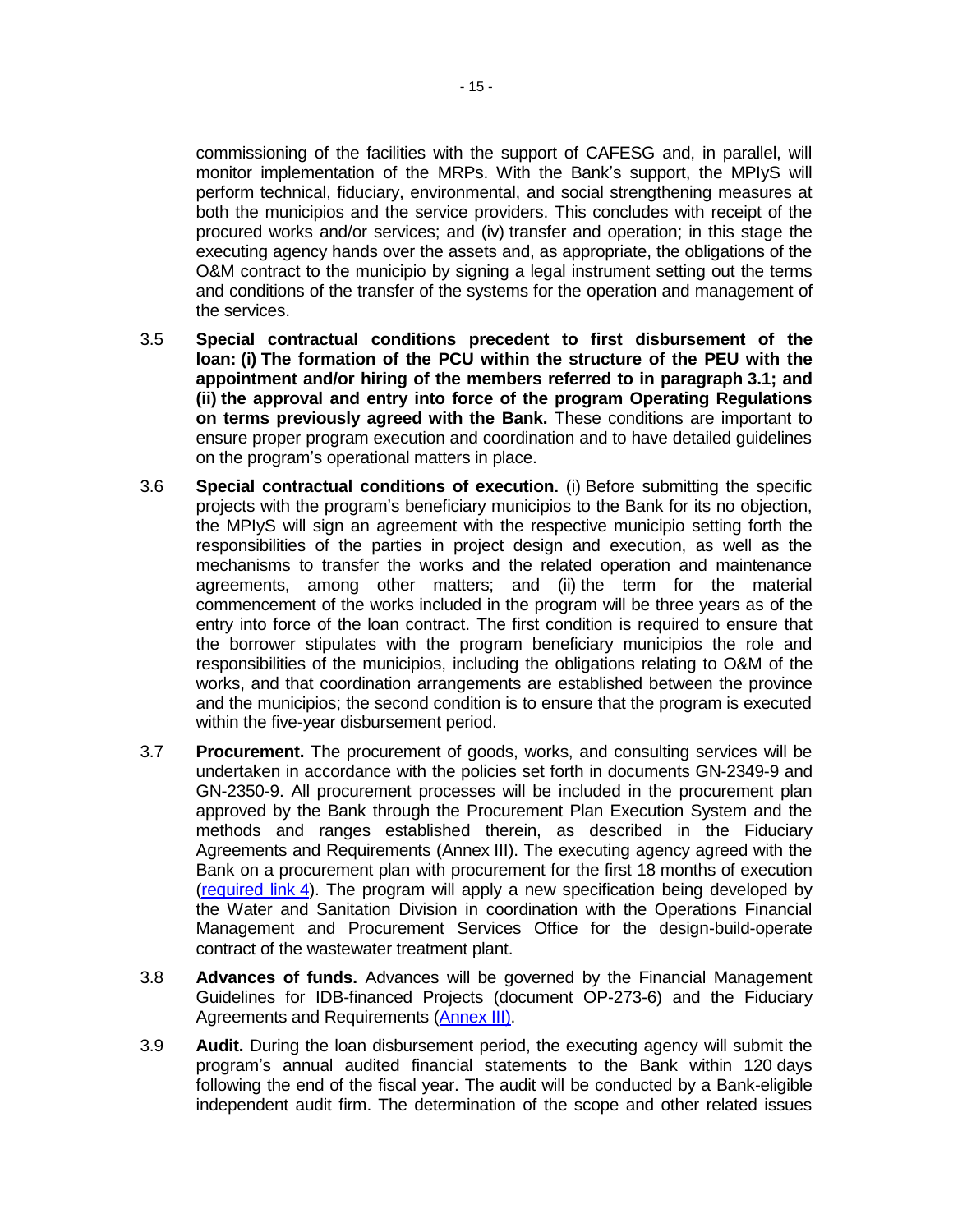will be governed by the Financial Management Guidelines for IDB-financed Projects (document OP-273-6) and the Guide for Financial Reports and Management of External Audit. Audit costs may be financed using program funds.

3.10 **O&M.** Through the executing agency, the borrower will submit the annual maintenance plan for operation-financed works and goods and information on the O&M process to the Bank in the first quarter of each calendar year, starting in the year in which the first program-financed works are completed and up to three years after the end of the loan disbursement period. The service providers' commitment to prepare these reports will be included in the agreement to be entered into by the MPIyS and the municipio (paragraph 3.6). If, on the basis of the Bank's inspections or the reports it receives, it is determined that maintenance is performed below acceptable levels, the borrower, through the executing agency, will take the necessary steps to ensure that the deficiencies are fully remedied.

#### **B. Summary of the arrangements for monitoring results**

- 3.11 A monitoring and evaluation mechanism has been agreed, including a data collection plan, the parties responsible, and the assigned budget [\(required link](http://idbdocs.iadb.org/wsdocs/getDocument.aspx?DOCNUM=EZSHARE-1117939182-48) 2). The executing agency will be responsible for monitoring and evaluating the program-financed projects, for which it may hire independent consultants. Monitoring will be conducted using the Bank's supervisory instruments, including the procurement plan, the multiyear execution plan, the annual work plan, the Results Matrix, the progress monitoring report [\(optional link](http://idbdocs.iadb.org/wsdocs/getDocument.aspx?DOCNUM=EZSHARE-1117939182-31) 8), and the MRP. The executing agency will send semiannual reports on the progress made and outcomes achieved as well as an action plan for the following six-month period within 60 days of the end of each six-month period.
- 3.12 The program evaluation arrangements will include midterm and final evaluations. The proposed evaluation methodology will look at before and after scenarios, which will consist of measuring the outcome indicators of the project's baseline and, after the interventions have been implemented, comparing the measurements to verify achievement of the targets. In addition, an ex post economic evaluation will be conducted which, following the methodology applied for the ex ante evaluation, will compare the costs of the investments made, O&M costs, and project benefits, estimated as detailed in the monitoring and evaluation plan.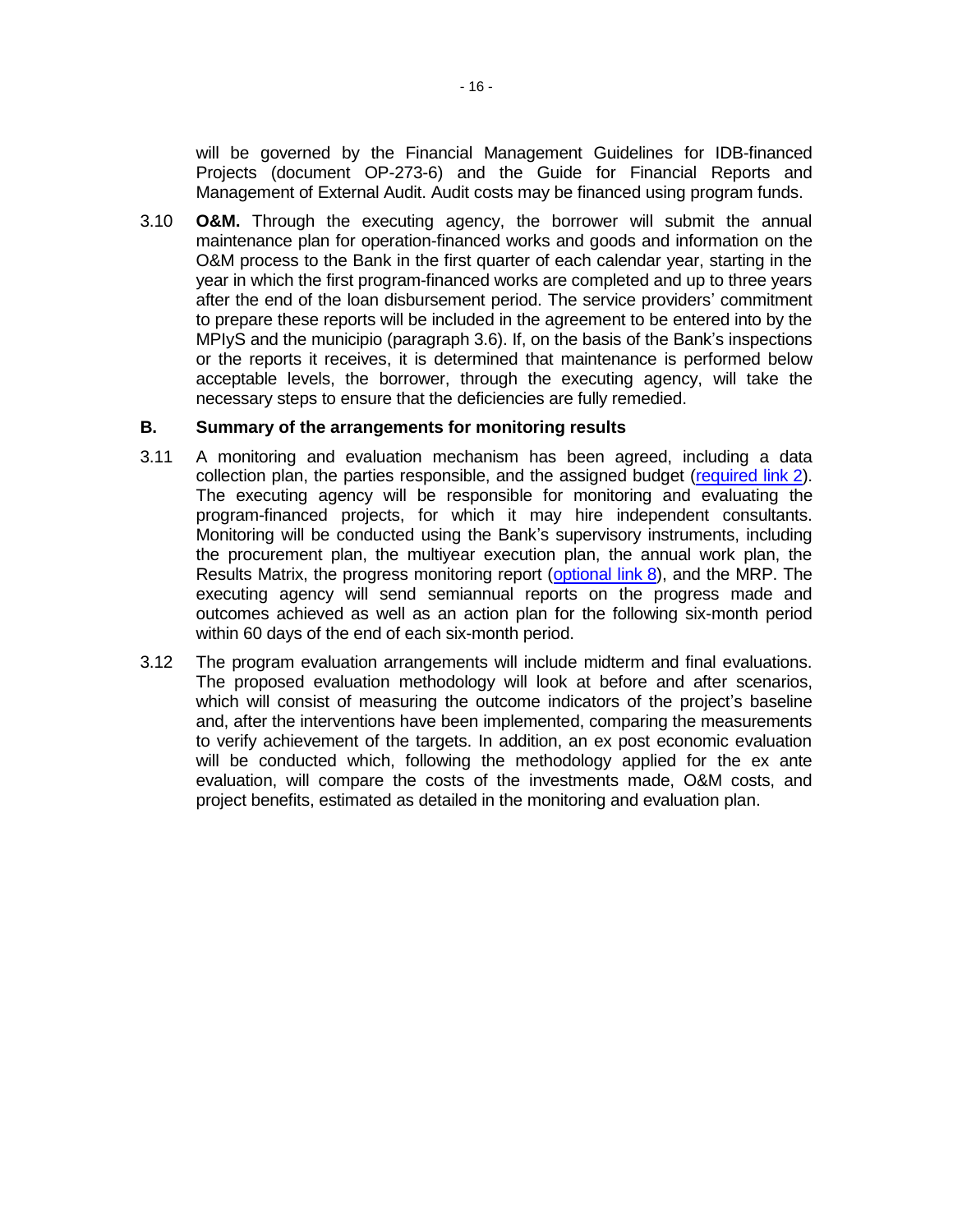The general objective of the Program is to contribute to improve the sanitation of the coasts of the Uruguay River in the cities of the province of Entre Ríos. The specific objectives are: (i) to expand the coverage of sewage drains and the treatment of wastewater; and (ii) improve the capacity of service management.

| <b>Development Effectiveness Matrix</b>                                                                                                                                     |                                                                                                                                                                                                                                            |                                                                                                                                                    |  |  |  |  |  |  |  |  |
|-----------------------------------------------------------------------------------------------------------------------------------------------------------------------------|--------------------------------------------------------------------------------------------------------------------------------------------------------------------------------------------------------------------------------------------|----------------------------------------------------------------------------------------------------------------------------------------------------|--|--|--|--|--|--|--|--|
| <b>Summary</b>                                                                                                                                                              | <b>RG-L1131</b>                                                                                                                                                                                                                            |                                                                                                                                                    |  |  |  |  |  |  |  |  |
| <b>Corporate and Country Priorities</b>                                                                                                                                     |                                                                                                                                                                                                                                            |                                                                                                                                                    |  |  |  |  |  |  |  |  |
| 1. IDB Development Objectives<br><b>Development Challenges &amp; Cross-cutting Themes</b>                                                                                   | <b>Yes</b><br>-Social Inclusion and Equality<br>-Productivity and Innovation<br>-Economic Integration<br>-Gender Equality and Diversity<br>-Climate Change and Environmental Sustainability<br>-Institutional Capacity and the Rule of Law |                                                                                                                                                    |  |  |  |  |  |  |  |  |
| <b>Country Development Results Indicators</b>                                                                                                                               | -Households with new or upgraded access to sanitation (#)*<br>-Households with wastewater treatment (#)*                                                                                                                                   |                                                                                                                                                    |  |  |  |  |  |  |  |  |
| $\overline{2}$<br><b>Country Development Objectives</b>                                                                                                                     |                                                                                                                                                                                                                                            | <b>Yes</b>                                                                                                                                         |  |  |  |  |  |  |  |  |
| <b>Country Strategy Results Matrix</b>                                                                                                                                      | GN-2870-1 y GN-2836                                                                                                                                                                                                                        | Improve the habitat and access to basic services, particulary<br>in lower income regions (AR) and Decrease the qualitative<br>housing deficit (UR) |  |  |  |  |  |  |  |  |
| <b>Country Program Results Matrix</b>                                                                                                                                       |                                                                                                                                                                                                                                            | The intervention is not included in the 2019 Operational<br>Program.                                                                               |  |  |  |  |  |  |  |  |
| Relevance of this project to country development challenges (If not aligned to country<br>strategy or country program)                                                      |                                                                                                                                                                                                                                            |                                                                                                                                                    |  |  |  |  |  |  |  |  |
| <b>II. Development Outcomes - Evaluability</b>                                                                                                                              |                                                                                                                                                                                                                                            | <b>Evaluable</b>                                                                                                                                   |  |  |  |  |  |  |  |  |
| <b>Evidence-based Assessment &amp; Solution</b>                                                                                                                             |                                                                                                                                                                                                                                            | 9.3                                                                                                                                                |  |  |  |  |  |  |  |  |
| 3.1 Program Diagnosis                                                                                                                                                       |                                                                                                                                                                                                                                            | 3.0                                                                                                                                                |  |  |  |  |  |  |  |  |
| 3.2 Proposed Interventions or Solutions                                                                                                                                     |                                                                                                                                                                                                                                            | 3.6                                                                                                                                                |  |  |  |  |  |  |  |  |
| 3.3 Results Matrix Quality<br><b>Ex ante Economic Analysis</b>                                                                                                              | 2.7<br>10.0                                                                                                                                                                                                                                |                                                                                                                                                    |  |  |  |  |  |  |  |  |
| 4.1 Program has an ERR/NPV, or key outcomes identified for CEA                                                                                                              |                                                                                                                                                                                                                                            | 3.0                                                                                                                                                |  |  |  |  |  |  |  |  |
| 4.2 Identified and Quantified Benefits and Costs                                                                                                                            |                                                                                                                                                                                                                                            | 3.0                                                                                                                                                |  |  |  |  |  |  |  |  |
| <b>4.3 Reasonable Assumptions</b>                                                                                                                                           |                                                                                                                                                                                                                                            | 1.0                                                                                                                                                |  |  |  |  |  |  |  |  |
| <b>4.4 Sensitivity Analysis</b>                                                                                                                                             |                                                                                                                                                                                                                                            | 2.0                                                                                                                                                |  |  |  |  |  |  |  |  |
| 4.5 Consistency with results matrix<br>5. Monitoring and Evaluation                                                                                                         |                                                                                                                                                                                                                                            | 1.0<br>8.5                                                                                                                                         |  |  |  |  |  |  |  |  |
| 5.1 Monitoring Mechanisms                                                                                                                                                   |                                                                                                                                                                                                                                            | 2.5                                                                                                                                                |  |  |  |  |  |  |  |  |
| 5.2 Evaluation Plan                                                                                                                                                         |                                                                                                                                                                                                                                            | 6.0                                                                                                                                                |  |  |  |  |  |  |  |  |
| <b>III. Risks &amp; Mitigation Monitoring Matrix</b>                                                                                                                        |                                                                                                                                                                                                                                            |                                                                                                                                                    |  |  |  |  |  |  |  |  |
| Overall risks rate = magnitude of risks*likelihood                                                                                                                          |                                                                                                                                                                                                                                            | <b>Medium</b>                                                                                                                                      |  |  |  |  |  |  |  |  |
| Identified risks have been rated for magnitude and likelihood<br>Mitigation measures have been identified for major risks                                                   |                                                                                                                                                                                                                                            | <b>Yes</b><br><b>Yes</b>                                                                                                                           |  |  |  |  |  |  |  |  |
| Mitigation measures have indicators for tracking their implementation                                                                                                       |                                                                                                                                                                                                                                            | <b>Yes</b>                                                                                                                                         |  |  |  |  |  |  |  |  |
| Environmental & social risk classification                                                                                                                                  |                                                                                                                                                                                                                                            | B                                                                                                                                                  |  |  |  |  |  |  |  |  |
| <b>IV. IDB</b> 's Role - Additionality                                                                                                                                      |                                                                                                                                                                                                                                            |                                                                                                                                                    |  |  |  |  |  |  |  |  |
| The project relies on the use of country systems                                                                                                                            |                                                                                                                                                                                                                                            |                                                                                                                                                    |  |  |  |  |  |  |  |  |
| Fiduciary (VPC/FMP Criteria)                                                                                                                                                | <b>Yes</b>                                                                                                                                                                                                                                 | Financial Management: Budget, Accounting and Reporting.<br><b>Procurement: Information System.</b>                                                 |  |  |  |  |  |  |  |  |
| Non-Fiduciary                                                                                                                                                               |                                                                                                                                                                                                                                            |                                                                                                                                                    |  |  |  |  |  |  |  |  |
| The IDB's involvement promotes additional improvements of the intended beneficiaries<br>and/or public sector entity in the following dimensions:                            |                                                                                                                                                                                                                                            |                                                                                                                                                    |  |  |  |  |  |  |  |  |
| Additional (to project preparation) technical assistance was provided to the public sector<br>entity prior to approval to increase the likelihood of success of the project |                                                                                                                                                                                                                                            |                                                                                                                                                    |  |  |  |  |  |  |  |  |

The documentation presents a good diagnosis which describes the shortcomings, on the Argentine side, in relation to sewerage coverage, the low levels of wastewater treatment, and the challenges faced by the providers of water and sanitation services. This is described within the regional context.

To mitigate the problems identified, the Program will implement two components: Infrastructure works; and Improvement of the management of services and preparation of projects. The proposed solution is linked to the problems and needs identified. Relevant evidence is presented about the effectiveness of this type of programs. The results matrix reflects the objectives of the program and shows a good vertical logic. For the most part, the result indicators are SMART. The results and product indicators have their respective baseline values, targets, and means to collect the information.

The operation is conceived as an investment loan under the multiple-works modality. A Cost-Benefit analysis is performed for a sample that represents 48% of the total amount of the Program. The costs and benefits are identified and quantified in an appropriate manner. Assumptions made are reasonable and supported with comparative data from similar contexts. The analysis yields an economic rate of return (ERR) of 14.2% -39.5%. A sensitivity analysis is performed under alternative scenarios modifying 4 main variables that may affect the costs and benefits; these modifications do not present significant alterations to the ERR.

The monitoring and evaluation plan proposes an evaluation using an ex-post cost-benefit analysis and a reflexive evaluation.

The risks identified in the risk matrix seem reasonable and are classified as Low (3) and Medium (7) risks. Risk management strategies and responsible parties are included.

Note: (\*) Indicates contribution to the corresponding CRF's Country Development Results Indicator.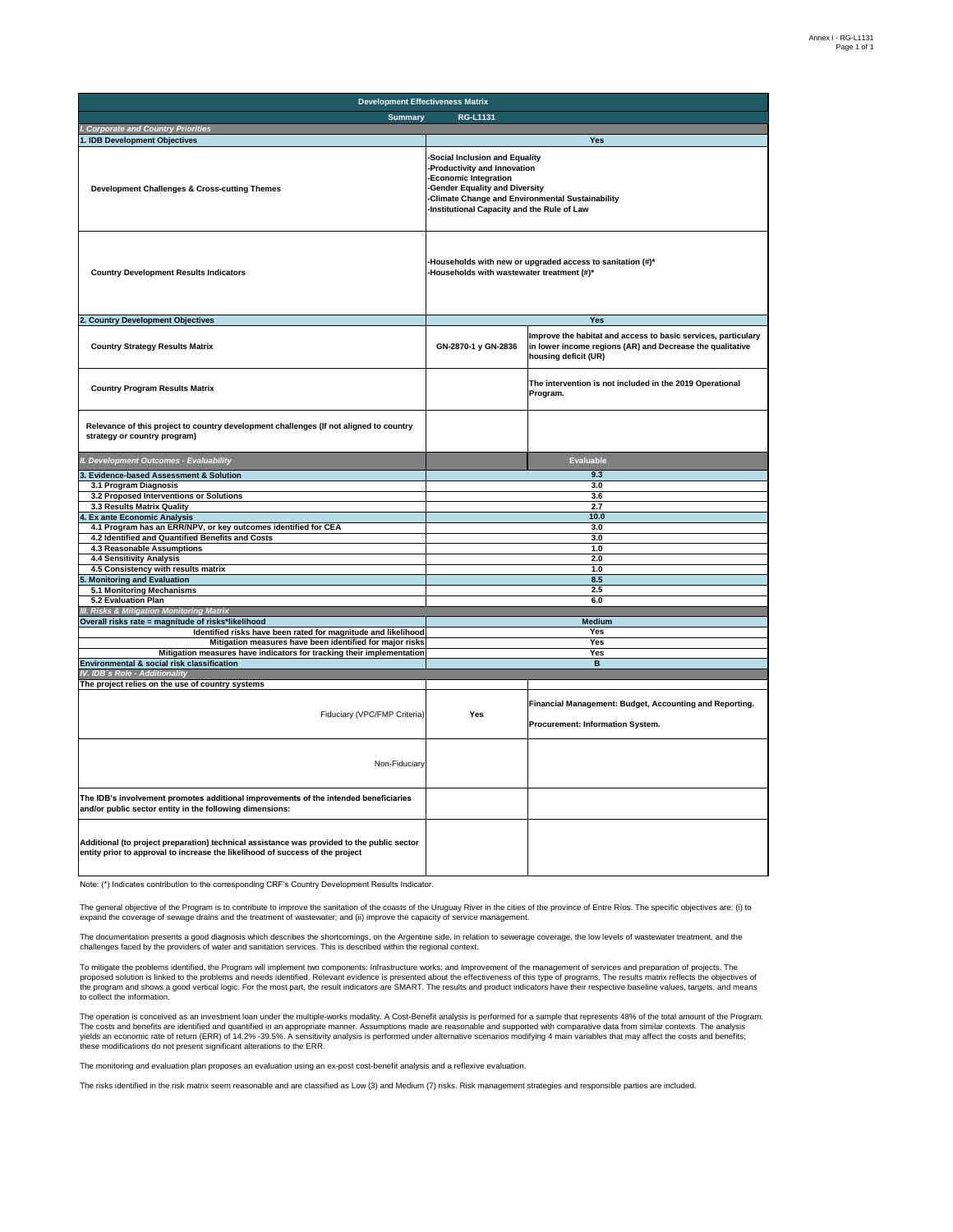## **RESULTS MATRIX**

| Objective of the<br>project                                                                                    | The development objective of the program is to contribute to improving the quality of life of the population in the Uruguay River basin. The general objective of the<br>program is to contribute to improving sanitation on the banks of the Uruguay River in the cities of the province of Entre Ríos. The specific objectives are to:<br>(i) expand coverage of sewer and wastewater treatment services and (ii) improve service management capacity. |                                                                                  |                         |        |        |                                                                                   |                                                                                   |                                                                                  |                                                                                  |                                                                                                                                                                                                                                                                                                                                                                                                                                                                     |  |  |
|----------------------------------------------------------------------------------------------------------------|----------------------------------------------------------------------------------------------------------------------------------------------------------------------------------------------------------------------------------------------------------------------------------------------------------------------------------------------------------------------------------------------------------------------------------------------------------|----------------------------------------------------------------------------------|-------------------------|--------|--------|-----------------------------------------------------------------------------------|-----------------------------------------------------------------------------------|----------------------------------------------------------------------------------|----------------------------------------------------------------------------------|---------------------------------------------------------------------------------------------------------------------------------------------------------------------------------------------------------------------------------------------------------------------------------------------------------------------------------------------------------------------------------------------------------------------------------------------------------------------|--|--|
| <b>Outcomes</b>                                                                                                |                                                                                                                                                                                                                                                                                                                                                                                                                                                          |                                                                                  |                         |        |        |                                                                                   |                                                                                   |                                                                                  |                                                                                  |                                                                                                                                                                                                                                                                                                                                                                                                                                                                     |  |  |
| <b>Indicator</b>                                                                                               | Unit of<br>measure                                                                                                                                                                                                                                                                                                                                                                                                                                       | <b>Baseline</b>                                                                  | <b>Baseline</b><br>vear | Year 1 | Year 2 | Year <sub>3</sub>                                                                 | Year 4                                                                            | Year 5                                                                           | End of<br>project                                                                | <b>Comments/means of verification</b>                                                                                                                                                                                                                                                                                                                                                                                                                               |  |  |
| Outcome 1 - Pollutant load discharged into the Uruguay River                                                   |                                                                                                                                                                                                                                                                                                                                                                                                                                                          |                                                                                  |                         |        |        |                                                                                   |                                                                                   |                                                                                  |                                                                                  |                                                                                                                                                                                                                                                                                                                                                                                                                                                                     |  |  |
| 1.1 Effective flow rate of<br>$m^3$ /sec<br>0.22<br>2019<br>0.43<br>1.09<br>1.27<br>1.27<br>treated wastewater |                                                                                                                                                                                                                                                                                                                                                                                                                                                          |                                                                                  |                         |        |        |                                                                                   |                                                                                   |                                                                                  |                                                                                  | <b>Comments: "Treated wastewater" is</b><br>considered to be output effluent that<br>complies with the design parameters<br>adopted in each project considering the<br>type of treatment (pretreatment/primary<br>treatment and/or secondary treatment, as<br>appropriate). The estimated flow rate for the<br>targets will be the average daily flow rate<br>based on the design of the works.<br>MV: Executing agency reports based on<br>operator reports.       |  |  |
| 1.2 Amount of organic<br>matter removed<br>from discharges into<br>the Uruguay River                           | <b>BOD</b><br>(ton/year)                                                                                                                                                                                                                                                                                                                                                                                                                                 | 1,388                                                                            | 2019                    |        |        | 2,649                                                                             | 6.875                                                                             | 8,010                                                                            | 8,010                                                                            | MV: Executing agency reports based on<br>operator reports.                                                                                                                                                                                                                                                                                                                                                                                                          |  |  |
| Outcome 2: Expanded and improved sanitation service coverage                                                   |                                                                                                                                                                                                                                                                                                                                                                                                                                                          |                                                                                  |                         |        |        |                                                                                   |                                                                                   |                                                                                  |                                                                                  |                                                                                                                                                                                                                                                                                                                                                                                                                                                                     |  |  |
| 2.1 Households with<br>improved sewer<br>service in program<br>intervention cities                             | <b>Households</b>                                                                                                                                                                                                                                                                                                                                                                                                                                        | 40,492<br>(40.4%<br>coverage of<br>total<br>households<br>with sewer<br>service) | 2.019                   |        |        | 55,605<br>(55.47%<br>coverage of<br>total<br>households<br>with sewer<br>service) | 87,483<br>(87.28%<br>coverage of<br>total<br>households<br>with sewer<br>service) | 97,725<br>(97.5%<br>coverage of<br>total<br>households<br>with sewer<br>service) | 97,725<br>(97.5%<br>coverage of<br>total<br>households<br>with sewer<br>service) | <b>Comments: Rehabilitation includes</b><br>reconstruction, repair, and improvement of<br>sewer system conditions. The number of<br>households with sewer service in the<br>program's five cities totals 100,235.<br>MV: Semiannual progress report of the<br>program and final evaluation report of the<br>project; the beneficiary households of<br>each project will be considered. It will be<br>measured by project/works and reported<br>on an overall basis. |  |  |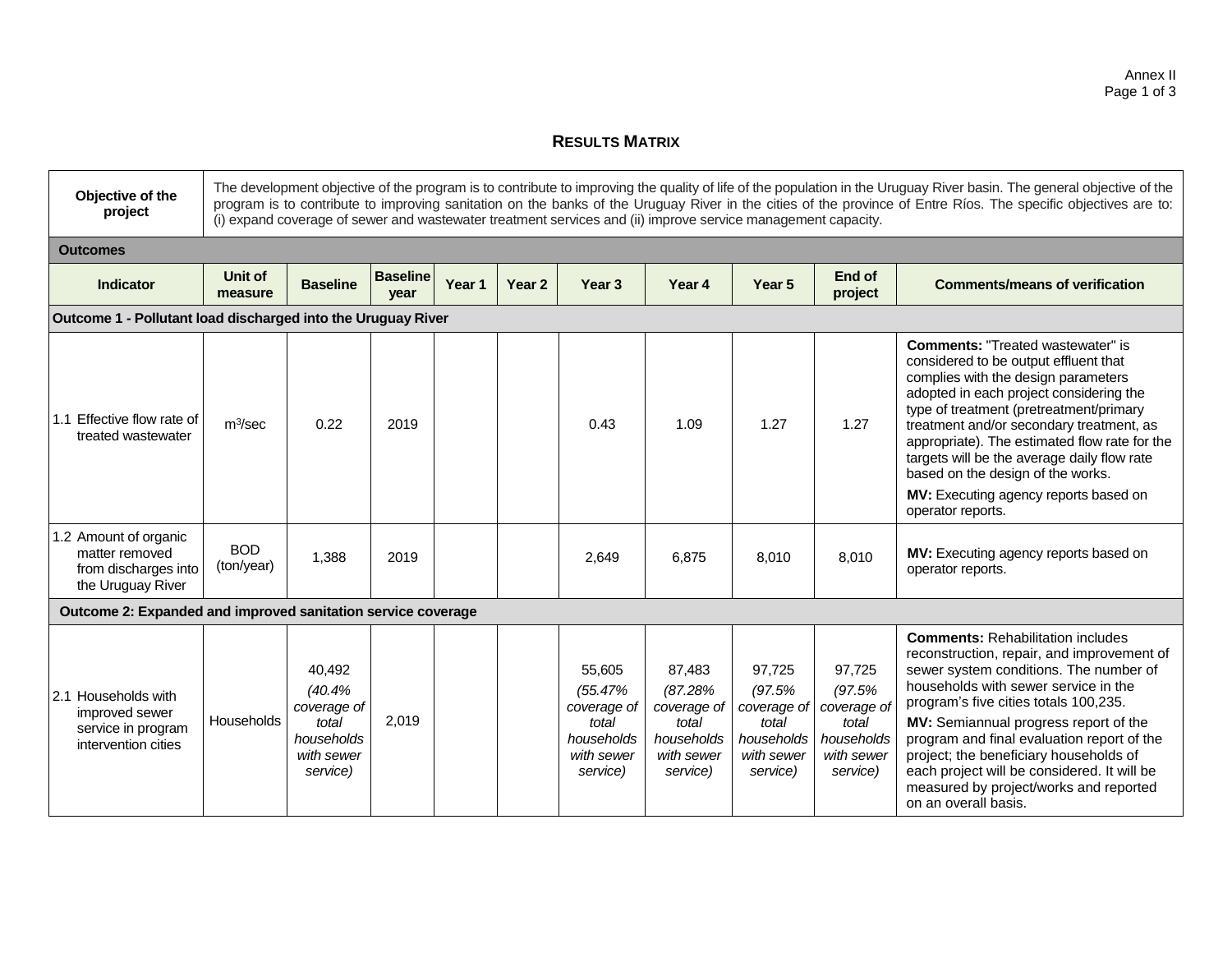| 2.2 Households with<br>sewage effluents<br>treated in the<br>program<br>intervention cities<br>Outcome 3: Operational and financial performance of service providers improved | Households | 24,117<br>(24.06% of<br>total<br>households) | 2,019             |      |  | 55,302<br>(55.17% of<br>total<br>households) | 87.180<br>(86.98% of<br>total<br>households) | 97.725<br>(97.5% of<br>total | 97.725<br>(97.5% of<br>total<br>households)   households) | <b>Comments:</b> Total number of households<br>with access to discharge their effluents to<br>treatment plants. The baseline corresponds<br>to the households in the project basket. The<br>number of households in the five cities totals<br>113,948.<br>MV: Semiannual progress report of the<br>program and final evaluation report of the<br>project; the beneficiary households of<br>each project will be considered. It will be<br>measured by project/works and reported<br>on an overall basis. |                                                                                                              |
|-------------------------------------------------------------------------------------------------------------------------------------------------------------------------------|------------|----------------------------------------------|-------------------|------|--|----------------------------------------------|----------------------------------------------|------------------------------|-----------------------------------------------------------|----------------------------------------------------------------------------------------------------------------------------------------------------------------------------------------------------------------------------------------------------------------------------------------------------------------------------------------------------------------------------------------------------------------------------------------------------------------------------------------------------------|--------------------------------------------------------------------------------------------------------------|
|                                                                                                                                                                               |            |                                              |                   |      |  |                                              |                                              |                              |                                                           |                                                                                                                                                                                                                                                                                                                                                                                                                                                                                                          |                                                                                                              |
| 3.1 Financial<br>self-sufficiency                                                                                                                                             |            | Concordia<br>85%                             | 2,017             |      |  |                                              |                                              | 100%                         | 100%                                                      | <b>Comments: Annual audited financial</b><br>statements of operators and operators'<br>MRPs.                                                                                                                                                                                                                                                                                                                                                                                                             |                                                                                                              |
| (operating<br>income/operating,<br>maintenance, and<br>administrative                                                                                                         | $\%$       |                                              | Guale-<br>guaychú | 2017 |  |                                              |                                              |                              | 100%                                                      | 100%                                                                                                                                                                                                                                                                                                                                                                                                                                                                                                     | <b>Observations:</b> $% = (operating)$<br>income/operating, maintenance, and<br>administration costs) x 100. |
| costs).                                                                                                                                                                       |            |                                              | 61%               |      |  |                                              |                                              |                              |                                                           |                                                                                                                                                                                                                                                                                                                                                                                                                                                                                                          | MV: Executing agency reports. Responsible<br>entity: Executing agency                                        |
| Outcome 4: Gender approach incorporated in operators' practices                                                                                                               |            |                                              |                   |      |  |                                              |                                              |                              |                                                           |                                                                                                                                                                                                                                                                                                                                                                                                                                                                                                          |                                                                                                              |
| 4.1 Operator<br>incorporates gender<br>equity approach into<br>its practices and<br>policies                                                                                  | $\Omega$   | Operator                                     | 2018              |      |  |                                              |                                              | $\overline{2}$               | $\overline{2}$                                            | MV: Through the gender strategy validated<br>and approved by the company's authorities.<br>Responsible entity: PEU                                                                                                                                                                                                                                                                                                                                                                                       |                                                                                                              |

| <b>Output indicators</b>                           |                           |                               |                      |   |       |           |           |       |           |                   |                                                                                                                    |  |
|----------------------------------------------------|---------------------------|-------------------------------|----------------------|---|-------|-----------|-----------|-------|-----------|-------------------|--------------------------------------------------------------------------------------------------------------------|--|
| <b>Component I: Infrastructure works</b>           |                           |                               |                      |   |       |           |           |       |           |                   |                                                                                                                    |  |
| Output                                             | <b>Unit of</b><br>measure | <b>Associated</b><br>outcomes | Cost (US\$) Baseline |   | Year  | Year<br>◠ | Year<br>3 | Year  | Year<br>5 | End of<br>project | <b>Comments/means of verification</b>                                                                              |  |
| Main sewer networks built                          | Km                        | 2.1                           | 18,309,378           | 0 |       | 17.50     | 15.30     | 12.40 | 9.62      | 54.82             | <b>MV:</b> Provisional acceptance certificates                                                                     |  |
| 1.2 Secondary sewer networks built                 | Κm                        | 2.1                           | 3,619,399            | 0 | 12.00 | 8.00      | 6.69      | 17.35 | 15.00     | 59.04             | for works and onsite supervision reports.<br>Internal reports.<br><b>Note:</b> The works to be carried out consist |  |
| 1.3 Pumping stations built                         | <b>Stations</b>           | 2.2                           | 11,353,305           | 0 |       | 4.00      | 10.00     | 5.00  | 16.00     | 35.00             |                                                                                                                    |  |
| 1.4 Sewage treatment and disposal<br>systems built | <b>Systems</b>            | I and 1.2                     | 39,217,918           | 0 |       |           | 2.00      | .00   | 2.00      | 5.00              | largely of the rehabilitation of existing<br>infrastructure.                                                       |  |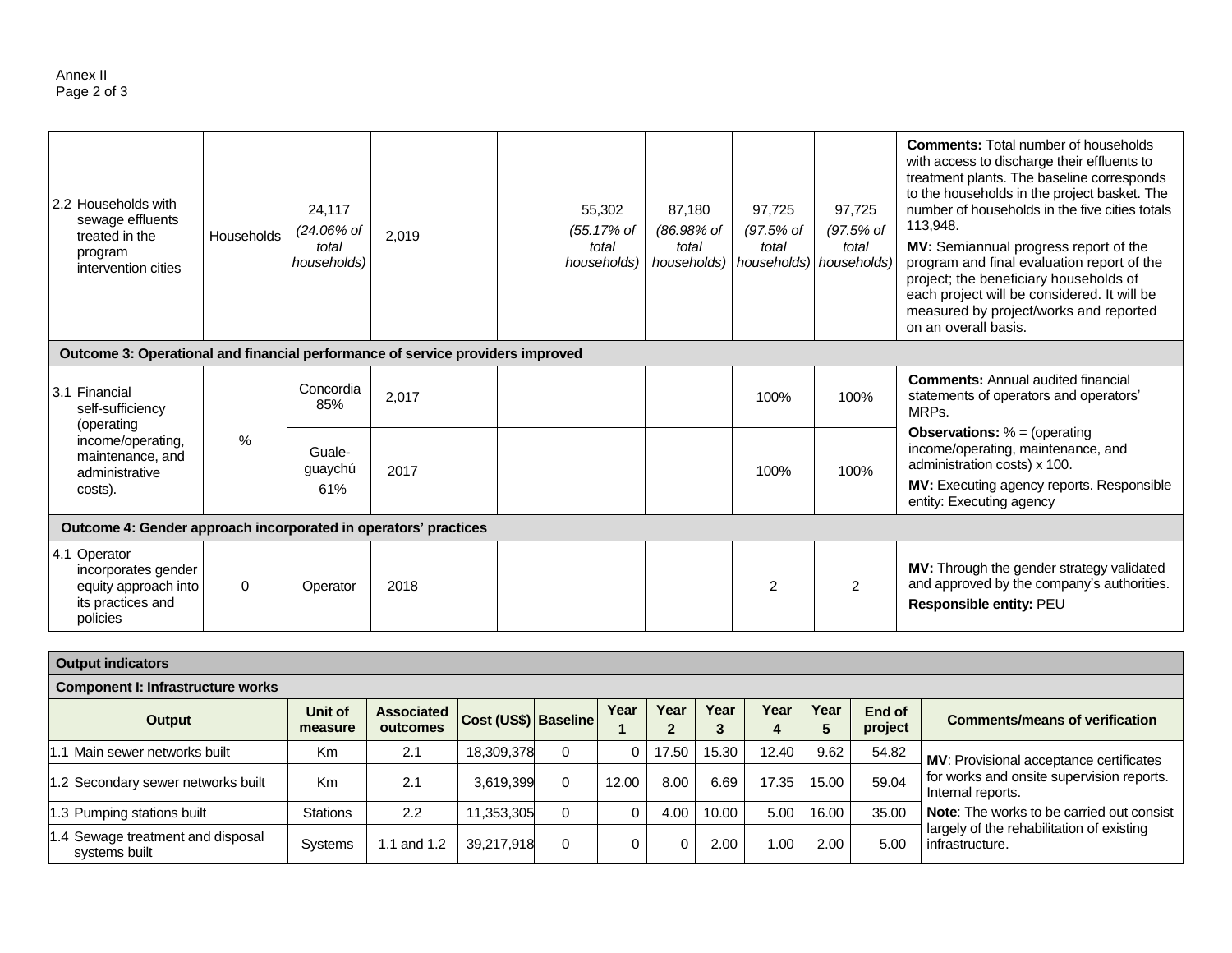| Component 2: Improved management of services and project preparation                                         |                          |                               |                      |          |          |                        |             |           |                |                   |                                                                                                                                                                                                                                                                                                                                                                 |
|--------------------------------------------------------------------------------------------------------------|--------------------------|-------------------------------|----------------------|----------|----------|------------------------|-------------|-----------|----------------|-------------------|-----------------------------------------------------------------------------------------------------------------------------------------------------------------------------------------------------------------------------------------------------------------------------------------------------------------------------------------------------------------|
| Output                                                                                                       | Unit of<br>measure       | <b>Associated</b><br>outcomes | Cost (US\$) Baseline |          | Year     | Year<br>$\overline{2}$ | Year<br>3   | Year<br>4 | Year<br>5      | End of<br>project | <b>Comments/means of verification</b>                                                                                                                                                                                                                                                                                                                           |
| 2.1 Implemented MRPs of the service<br>operators                                                             | Plans                    | 3.1                           | 2,300,000            | 0        | $\Omega$ |                        | 1           |           | $\overline{2}$ | 5                 | MV: Semiannual program report based<br>on data from each provider involved.<br>Note: The MRP of each operator will be<br>considered "implemented" when at least<br>two of the activities prioritized in them<br>have been executed. Targets should be<br>updated as the activities of the plans<br>associated with new projects and/or<br>providers are funded. |
| 2.2 Studies on provincial and municipal<br>strengthening conducted                                           | <b>Studies</b>           |                               | 1,450,000            | 0        | $\Omega$ |                        |             |           | 0              | 3                 |                                                                                                                                                                                                                                                                                                                                                                 |
| Updating of the Entre Ríos Sanitation<br>Infrastructure Plan                                                 |                          |                               |                      | $\Omega$ | 0        |                        | $\Omega$    | $\Omega$  | $\Omega$       | 1                 |                                                                                                                                                                                                                                                                                                                                                                 |
| Analysis of regulatory framework                                                                             |                          |                               |                      | 0        | 0        | $\Omega$               |             | $\Omega$  | $\Omega$       |                   |                                                                                                                                                                                                                                                                                                                                                                 |
| Plan to strengthen departments<br>(water and sanitation works)                                               |                          |                               |                      | $\Omega$ | $\Omega$ | 0                      | $\mathbf 0$ |           | $\Omega$       | 1                 |                                                                                                                                                                                                                                                                                                                                                                 |
| 2.3 Detailed designs<br>prepared/complementary feasibility<br>and design studies conducted                   | Projects                 |                               | 500,000              | $\Omega$ | $\Omega$ | 0                      |             |           |                | 3                 | MV: Executing agency reports on the<br>status of performance of the study.                                                                                                                                                                                                                                                                                      |
| 2.4 Gender-based diagnostic<br>assessment and strategy for<br>operators prepared, validated, and<br>approved | Diagnostic<br>assessment | 4.1                           | 50,000               | $\Omega$ | $\Omega$ | $\Omega$               | 0           | $\Omega$  | 2              | $\overline{2}$    | MV: It is considered prepared when a<br>diagnostic assessment and strategy<br>document has been submitted. It is<br>considered validated and approved by<br>means of the certificate of agreement or<br>document of approval by the directors of<br>the operators.                                                                                              |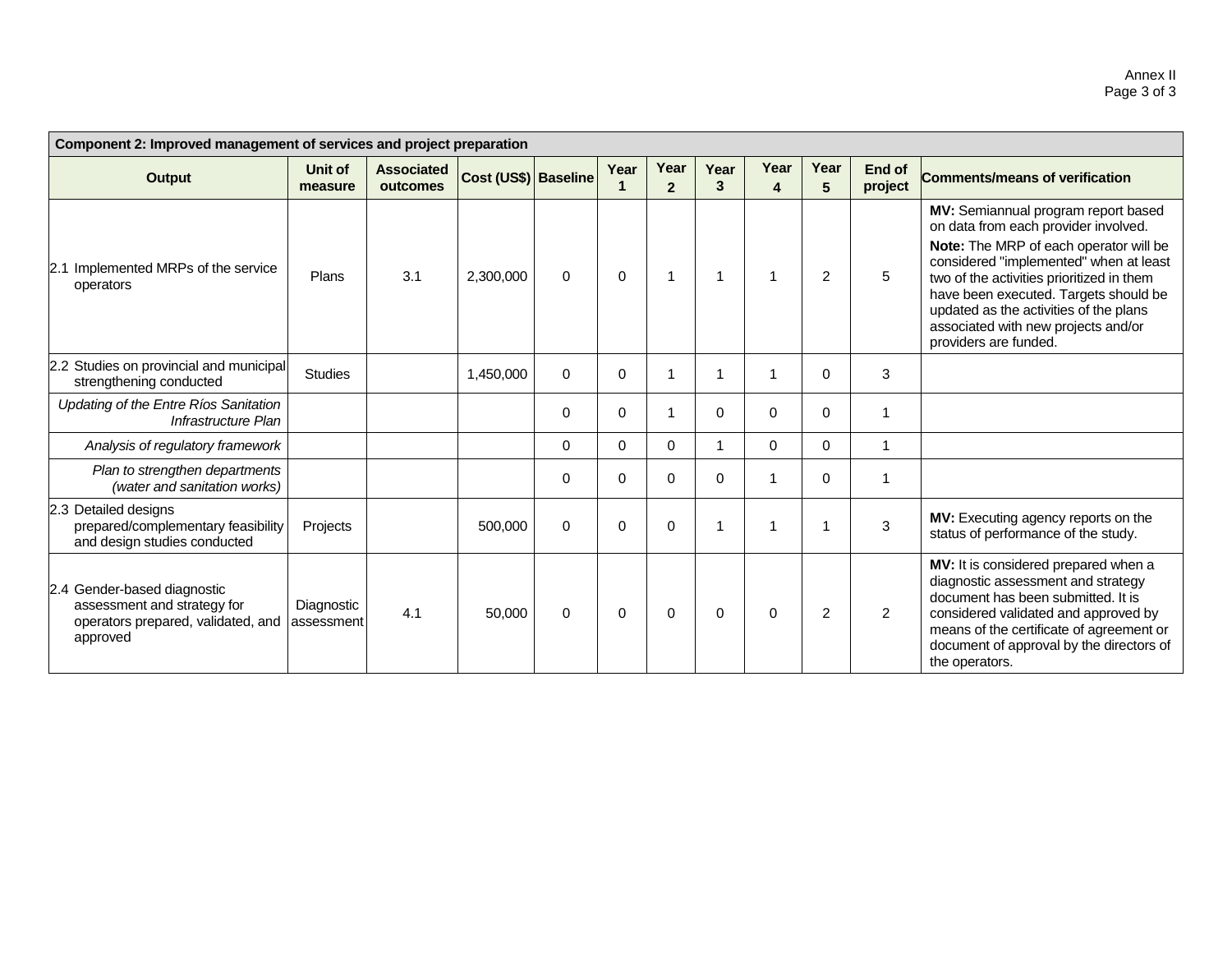#### **FIDUCIARY AGREEMENTS AND REQUIREMENTS**

| Country:                 | Argentina                                                                                                                                  |
|--------------------------|--------------------------------------------------------------------------------------------------------------------------------------------|
| Project number:          | RG-L1131                                                                                                                                   |
| Name:                    | Comprehensive Sanitation Program for the Cities of the<br>Uruguay River Basin - Province of Entre Ríos                                     |
| <b>Executing agency:</b> | Ministry of Planning, Infrastructure, and Services of the<br>Province of Entre Ríos (MPIyS) through the provincial<br>execution unit (PEU) |
| <b>Fiduciary team:</b>   | Roberto Laguado and Juan Carlos Lazo (FMP/CAR)                                                                                             |

## **I. EXECUTIVE SUMMARY**

- $1.1$ The Bank conducted an Institutional Capacity Assessment System analysis of the executing agency, which yielded a medium level of risk.
- $1.2<sub>2</sub>$ The borrower in the operation will be the Province of Entre Ríos and the program's executing agency will be the MPIyS, which will execute the program's activities through its technical, administrative, and operational areas in accordance with its organic structure and the functions assigned to each area by the rules in force, especially through the PEU, which will have the management, fiduciary, technical, and socioenvironmental team required by the program. The MPIyS has fiduciary experience as subexecuting agency in Bank-financed programs. Under the MPIyS of the Province of Entre Ríos, the Directorate General for Financing Public Investment has expressed its willingness to provide support by contributing its experience as executing agency. The PEU will also be strengthened through the creation of a PCU supported by a complementary and trained fiduciary team.
- $1.3$ The operation does not provide for retroactive expense recognition within the framework of the project.

### **II. THE EXECUTING AGENCY'S FIDUCIARY CONTEXT**

 $2.1$ The PEU was created through Executive Decree 2084/00 in order to unify all the ministerial execution units executing programs with national and international financing. According to Article 1 of the Organic Regulations of the PEU (Decree 3016), this unit's mission is: "To handle all matters relating to the coordination, supervision, and implementation of the provincial programs financed by the International Bank for Reconstruction and Development, the Inter-American Development Bank, the Argentine National Treasury and/or other lending or subsidy agencies, as well as the relationship between the provincial government and these bodies." Article 2 provides as follows: "To design, implement, supervise, and control the execution and administration of programs with foreign and domestic financing for investment, construction, reforms, and improvements in the province of Entre Ríos."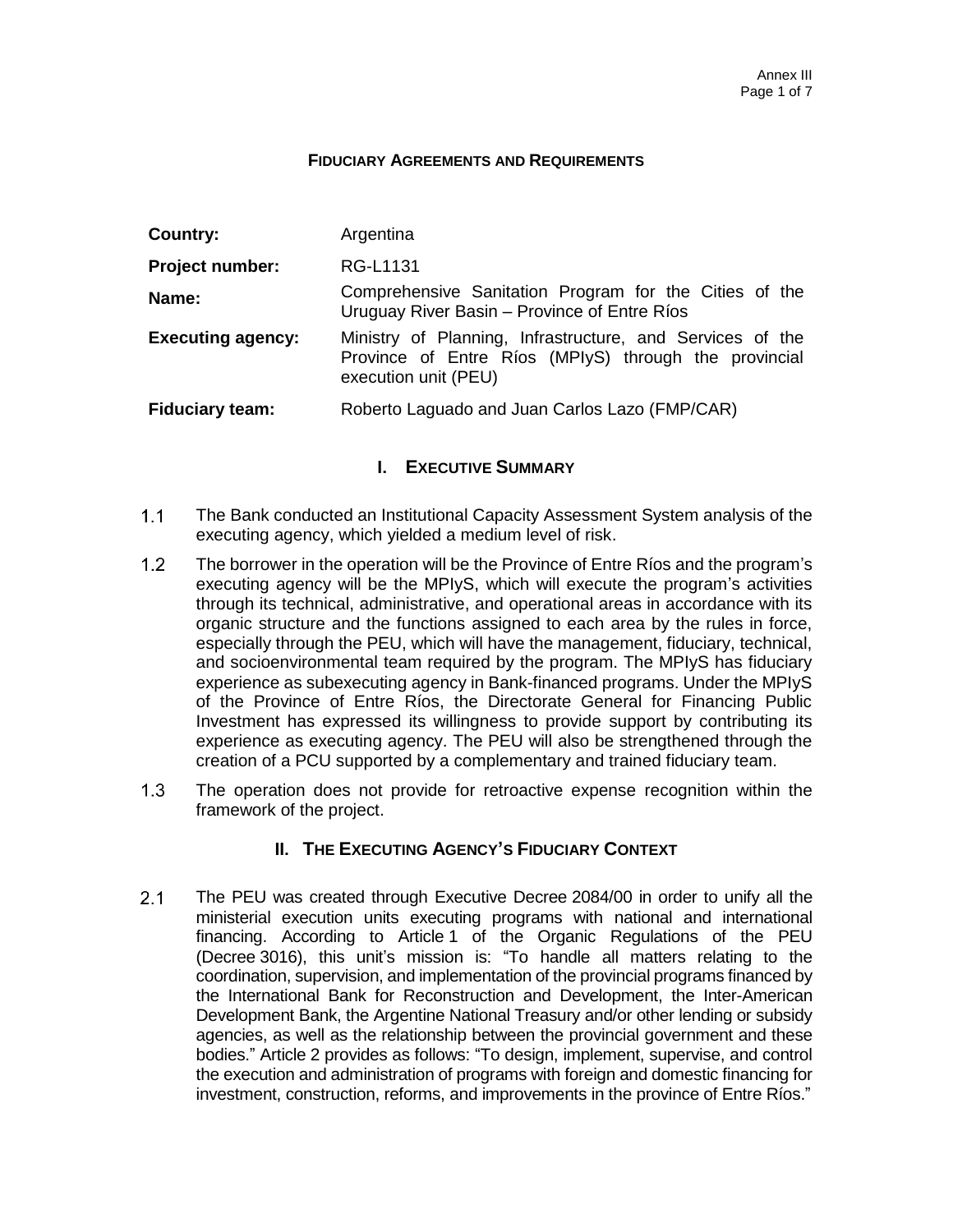## **III. FIDUCIARY RISK EVALUATION AND MITIGATION ACTIONS**

3.1 Combined with recent experience in the execution of the Bank's operations, the Institutional Capacity Assessment System analysis conducted on the PEU of the MPIyS yields a "medium" level of risk. The risks identified are associated with the lack of experience in the Bank's procurement procedures that could lead to delays in program implementation and difficulty in supervising O&M contracts. The mitigation measures are as follows: (i) formalize monitoring mechanisms or procedures in line with the commitments and objectives of the plans and programs; (ii) review and improve fiduciary processes to make them more streamlined; (iii) strengthen the PEU through the creation of a PCU with procurement and finance specialists and targeted training in these areas; (iv) update and/or develop relevant manuals for proper functioning; and (v) implement contractual provisions with design, construction, and O&M and strengthen the CAFESG team to discharge its contract management and supervision function.

### **IV. CONSIDERATIONS FOR THE SPECIAL PROVISIONS OF CONTRACTS**

 $4.1$ The importance of the entry into force of the program Operational Regulations to the Bank's satisfaction is underscored in view of the fiduciary issues to be strengthened as a contractual condition precedent to the first disbursement.

### **V. AGREEMENTS AND REQUIREMENTS FOR PROCUREMENT EXECUTION**

 $5.1$ The procurement-related fiduciary agreements and requirements set out the provisions that apply to all procurement executed under the program.

#### А. **Procurement execution**

- $5.2$ The Policies for the Procurement of Goods and Works Financed by the Inter-American Development Bank (document GN-2349-9) of April 2011 and the Policies for the Selection and Contracting of Consultants Financed by the Inter-American Development Bank (document GN-2350-9) of April 2011 will be applied.
- $5.3$ Among the Bank-approved country subsystems, the information system will be used.
	- (i) **Procurement of works, goods, and nonconsulting services.** Contracts for works, goods, and nonconsulting services<sup>1</sup> arising under the program and subject to international competitive bidding will be procured using the Bank-issued standard bidding documents. Bids subject to national competitive bidding will be executed using the standard bidding documents agreed with the Bank. The program's sector specialist is responsible for reviewing the technical specifications for procurement during preparation of the selection processes.

Document GN-2349-9, paragraph 1.1: nonconsulting services are treated similarly to goods.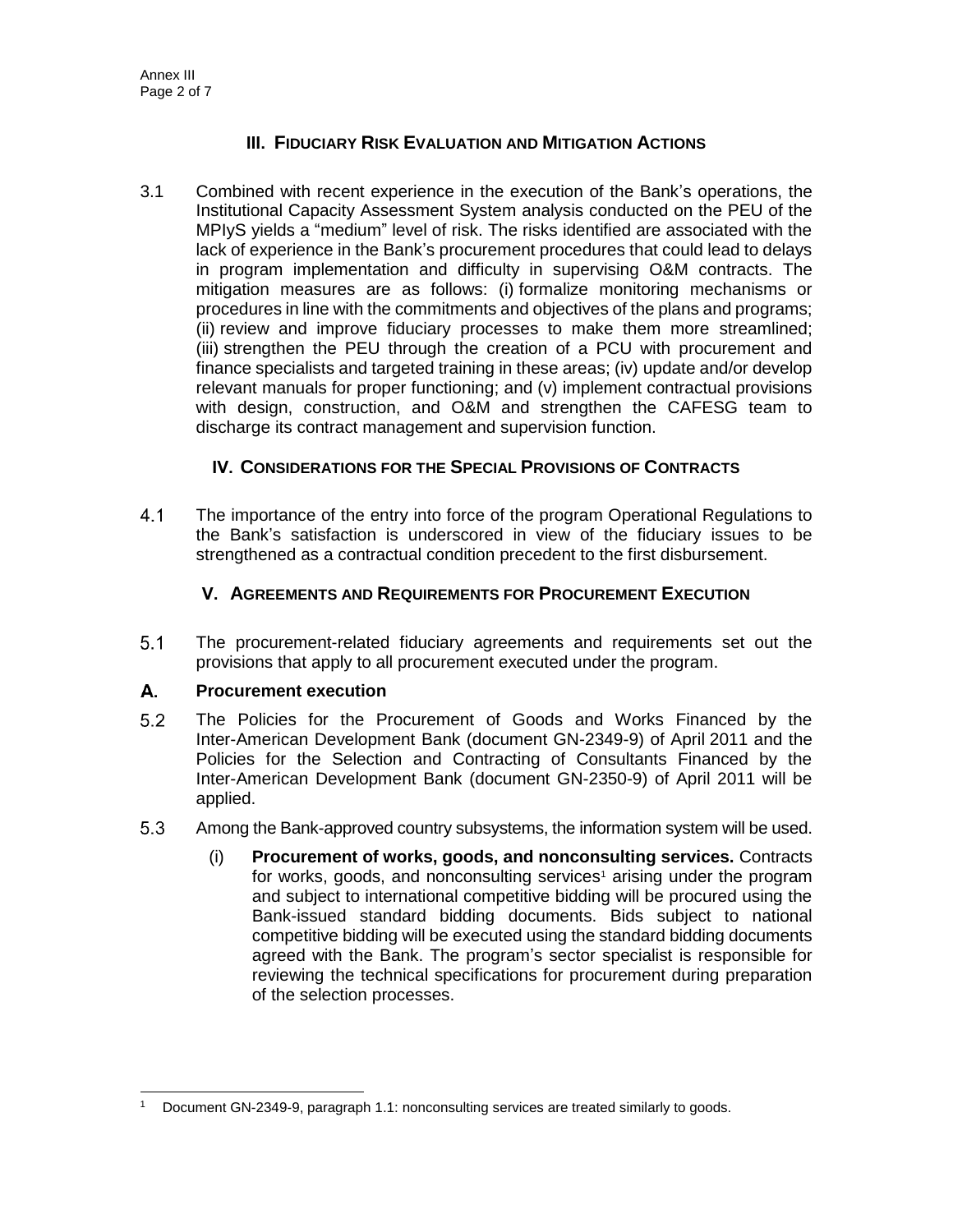- (ii) **Selection and contracting of consultants.** The consulting service contracts arising under the program will be executed using the Bank-issued standard request for proposals. The program's sector specialist is responsible for reviewing the terms of reference for the contracting of consulting services.
- (iii) **Selection of individual consultants.** Consultants will be selected by taking into account their qualifications to perform the work based on competitive processes, especially processes comparing the qualifications of at least three candidates. The program's sector specialist is responsible for reviewing the terms of reference for the procurement of consulting services.

| Table 4.1 Thresholds for international bidding and shortlists comprising international consultants |  |  |
|----------------------------------------------------------------------------------------------------|--|--|
|----------------------------------------------------------------------------------------------------|--|--|

| <b>Works</b>                                   |                                           | <b>Goods</b>    |                                                |                                                         | <b>Consulting services</b> |                                                                |                                      |
|------------------------------------------------|-------------------------------------------|-----------------|------------------------------------------------|---------------------------------------------------------|----------------------------|----------------------------------------------------------------|--------------------------------------|
| <b>International</b><br>competitive<br>bidding | <b>National</b><br>competitive<br>bidding | <b>Shopping</b> | <b>International</b><br>competitive<br>bidding | <b>National</b><br><b>competitive</b><br><b>bidding</b> | <b>Shopping</b>            | Advertising,<br>international<br>consulting<br><b>services</b> | <b>Shortlist</b><br>100%<br>national |
| > 25,000,000                                   | < 25,000,000<br>>350,000                  | < 350,000       | $\geq 1,500,000$                               | < 1,500,000<br>>100,000                                 | < 100.000                  | > 200,000                                                      | $\leq$ 1,000,000                     |

#### В. **Main procurement items**

| <b>Activity</b>                                                  | <b>Type of bidding</b>            | <b>Estimated date</b> | <b>Estimated</b><br>amount<br>(US\$) |
|------------------------------------------------------------------|-----------------------------------|-----------------------|--------------------------------------|
| <b>Works</b>                                                     |                                   |                       |                                      |
| Sanitation system, Concordia. Stage I                            | International competitive bidding | 1 August 2019         | US\$29,127,721                       |
| Sanitation system, Concordia. Stage II                           | National competitive bidding      | 1 August 2020         | US\$2,532,845                        |
| Sanitation system, Gualeguaychú                                  | National competitive bidding      | 1 August 2019         | US\$7,525,483.12                     |
| Sanitation system, San José                                      | National competitive bidding      | December 2019         | US\$3,159,153                        |
| Sanitation system, Colón                                         | National competitive bidding      | 1 February 2021       | US\$5,580,310                        |
| Sanitation system, Concepción del Uruguay                        | National competitive bidding      | 1 September 2020      | US\$20,926,240                       |
| Individual consultants                                           |                                   |                       |                                      |
| Consultants to support the program unit                          | 3CV                               | 15 January 2020       | US\$800,000                          |
| Consultants to support the inspection of<br>infrastructure works | 3CV                               | 15 January 2020       | US\$800,000                          |
| Preparation of the San José MRP                                  | 3CV                               | 1 January 2020        | US\$10,000                           |
| Preparation of the Colón MRP                                     | 3CV                               | 2 January 2020        | US\$10,000                           |
| Preparation of Concordia MRP                                     | 3CV                               | 3 January 2020        | US\$10,000                           |

#### **Table 4.2 Type of bidding and amounts**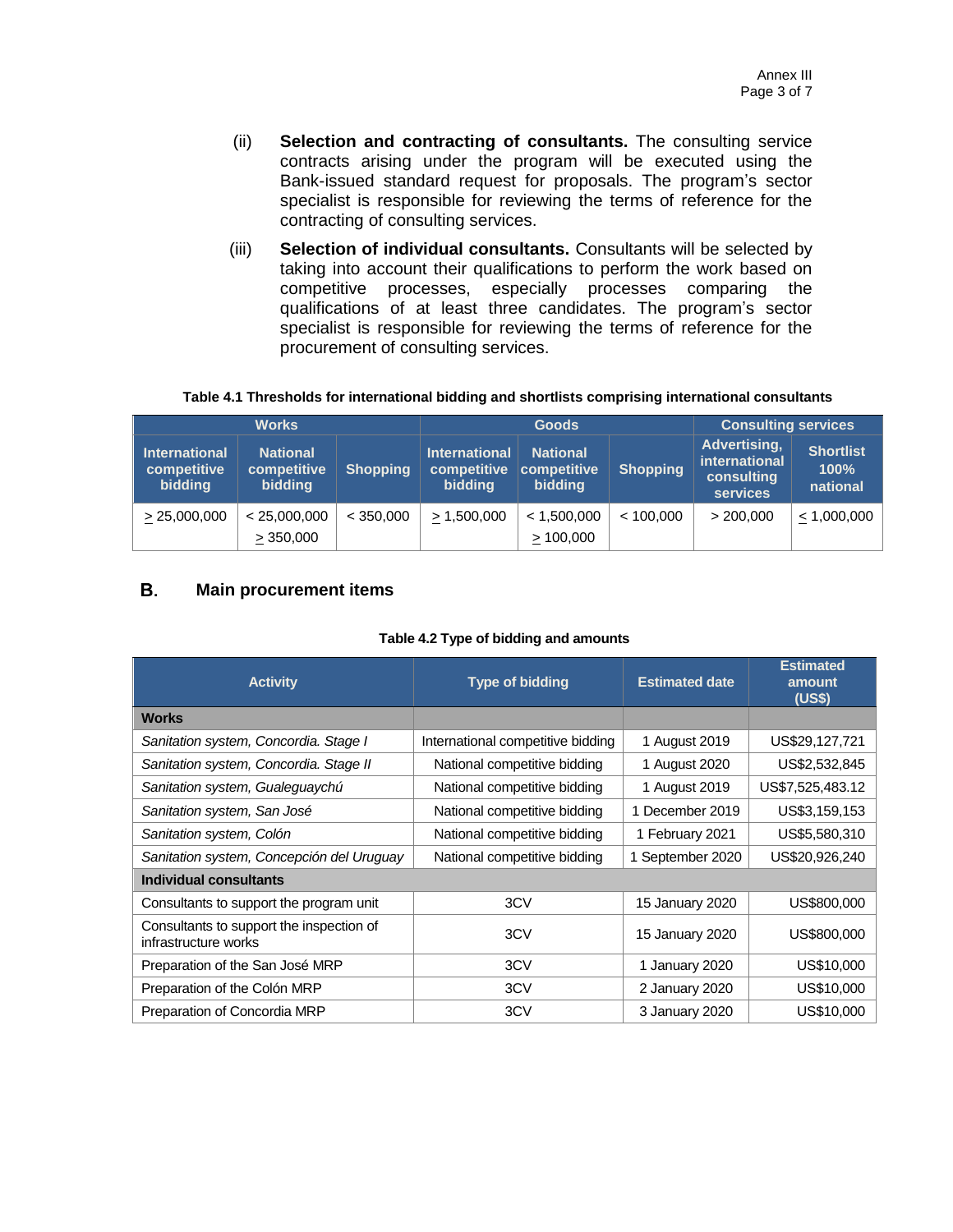| <b>Activity</b>                                                                                      | <b>Type of bidding</b>          | <b>Estimated date</b> | <b>Estimated</b><br>amount<br>(US\$) |
|------------------------------------------------------------------------------------------------------|---------------------------------|-----------------------|--------------------------------------|
| <b>Consulting firms</b>                                                                              |                                 |                       |                                      |
| Complementary feasibility and design<br>studies for San José                                         |                                 | 1 August 2019         | US\$100,000                          |
| Complementary feasibility and design<br>studies for Colón                                            |                                 | 3 May 2020            | US\$100,000                          |
| Complementary feasibility and design<br>studies for Concepción                                       | Selection based on consultants' | 2 November 2020       | US\$100,000                          |
| Studies necessary to produce detailed<br>designs of the sanitation system,<br>Concordia. Stage II    | qualifications                  | 1 January 2020        | US\$100,000                          |
| Studies necessary to produce detailed<br>designs of the sanitation system,<br>Gualeguaychú, Stage II |                                 | 1 January 2019        | US\$100,000                          |
|                                                                                                      |                                 |                       |                                      |

#### $\mathbf{C}$ . **Procurement supervision**

- 5.4 Procurement will be supervised as indicated in the procurement plan (required [link](http://idbdocs.iadb.org/wsdocs/getDocument.aspx?DOCNUM=EZSHARE-1117939182-29) 4) on an ex ante basis in general, except as indicated in Table 4.3 for procurement to be reviewed on an ex post basis. Ex post review visits will be conducted every 12 months. Ex post review reports will include at least one physical inspection visit, selected from the procurement processes subject to ex post review.
- $5.5$ The thresholds set for ex post review apply based on the fiduciary capacity for execution of the MPIyS examined during operation design and may be modified by the Bank as such capacity changes**.**

#### **Table 4.3 Thresholds for ex post review (US\$)**

| Works       | <b>Goods</b> | <b>Consulting services</b> | Individual consulting |
|-------------|--------------|----------------------------|-----------------------|
| < 5.000.000 | $<$ 300,000  | < 200.000                  | No threshold          |

#### D. **Special provisions**

- 5.6 **Mechanisms for the prevention of prohibited practices.** Comply with document GN-2349-9 and document GN-2350-9 as regards prohibited practices (list of companies and individuals ineligible for multilateral organizations).
- Е. **Records and files**
- $5.7$ Documentation of procurement processes will be kept at the offices of the PEU-MPIyS as the party responsible for program procurement. For ex post reviews, duly ordered, classified, and updated records and files of all documentation generated by the procurement processes will be kept.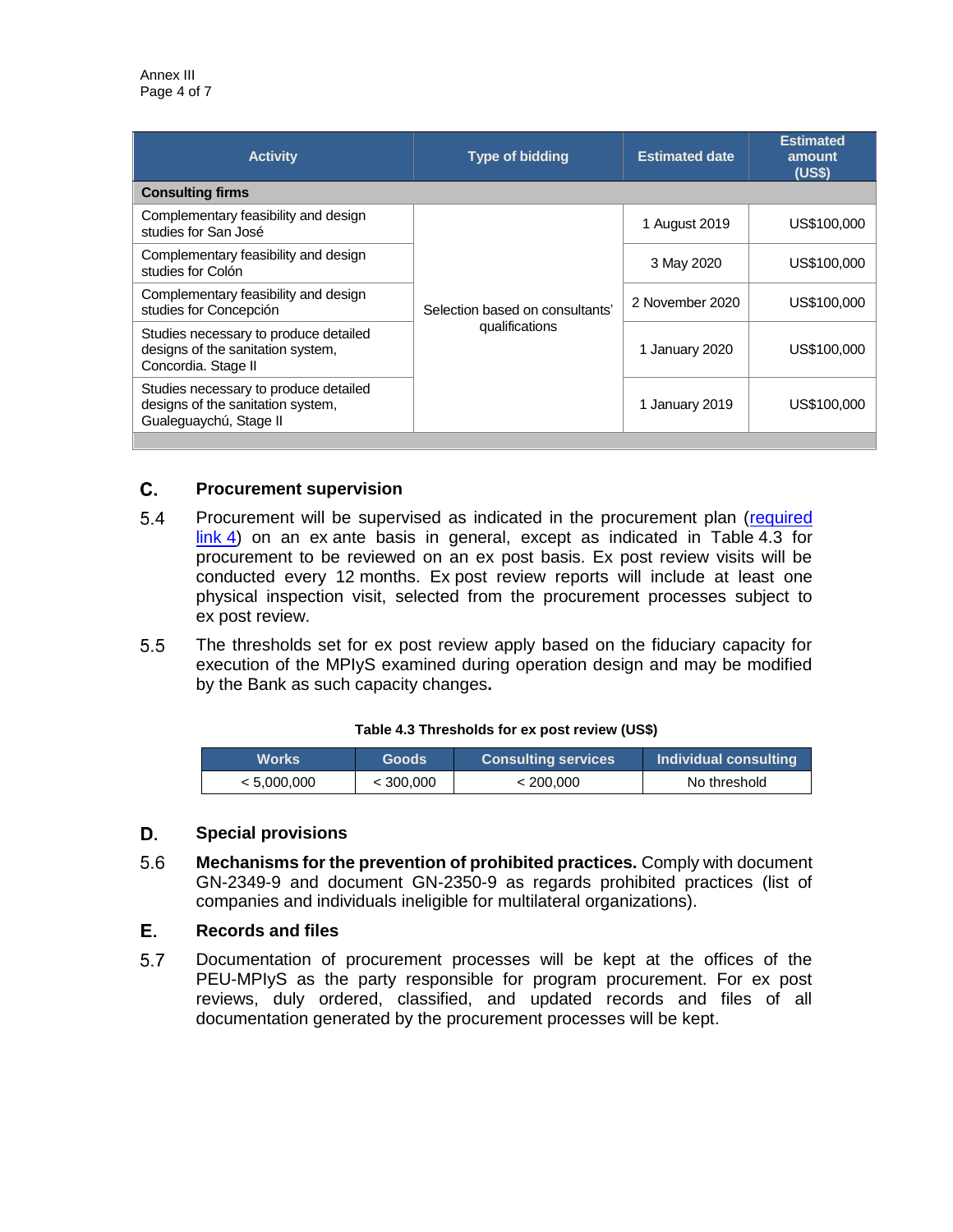## **VI. FINANCIAL MANAGEMENT**

 $6.1$ The Financial Management Guidelines for IDB-financed Projects (document OP-273-6) and the Financial Management Operational Guidelines for IDBfinanced Projects (document OP-274-2) will apply.

#### A. **Programming and budget**

 $6.2$ The executing agency's budget has programmatic categories and other classifications by expense item (main items). Based on their economic nature, the items are current expenses, capital expenditures, and investments. Budget allocations should be anticipated to ensure the timely execution of the operation.

#### **B. Cash and disbursement management**

- $6.3$ Disbursements will be made on the basis of a detailed financial plan based on the program's actual liquidity needs.
- $6.4$ The PEU will manage the bank accounts opened for the exclusive and separate management of the loan proceeds at Banco Entre Ríos. It will also be responsible for controlling the balances of special accounts in U.S. dollars on a monthly basis and reconciling the program's bank accounts.
- $6.5$ The Bank aim to have the PEU migrate to the use of e-Disbursements, the IDB's web-based system that will allow it to electronically prepare and submit disbursement requests to the Bank. This reduces transaction costs and allows the Bank to review and process requests submitted remotely.
- $6.6$ Advances of funds will be disbursed in accordance with the financial plan, covering a maximum of 180 days, for which accounts will be rendered when at least 80% of the advances have been spent. The disbursement request form, the status of execution, and the financial plan for the following 180 days will be used for the disbursement request. The rendering of accounts need not be accompanied by supporting documentation of expenditures or payments made, which does not imply approval by the Bank of the expenses incurred. Original supporting documentation of expenses will be available for review by the Bank upon request.

#### C. **Accounting records, information systems, and reporting**

- $6.7$ The PEU uses the UEPEX $2$  as a financial administration system, which makes it possible to identify program funds as well as the sources of financing. In accordance with the Bank-approved chart of accounts, the UEPEX system records the investments in the program by category in the expenses matrix. Accounting records will be kept on a cash basis and International Financial Reporting Standards will be followed where applicable in accordance with established national criteria. The financial reports required will be as follows: (i) financial plan for up to 180 days following the request for advances; (ii) the program's audited financial statements; and (iii) other reports required by the fiduciary specialists.
- $6.8$ For purposes of accounting for the loan proceeds, the effective exchange rate at the date of conversion of the approval currency or disbursement currency into the

<sup>2</sup> [https://dgsiaf.mecon.gov.ar/uepex/.](https://dgsiaf.mecon.gov.ar/uepex/)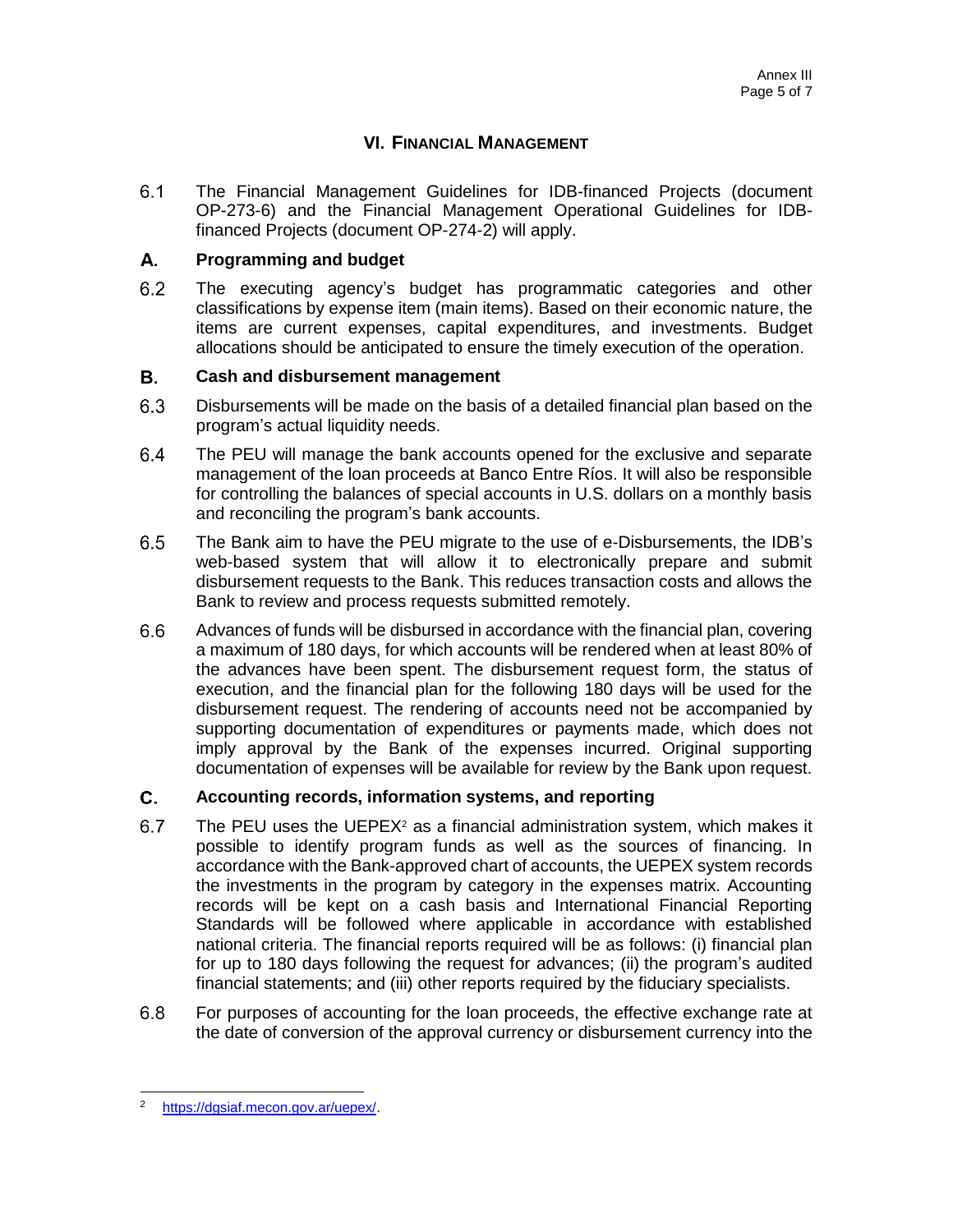local currency of the borrower's country will be used (see paragraph (b) (i) of Article 4.10).

 $6.9$ For purposes of disbursements in a currency other than the U.S. dollar and the Argentine peso: in cases of direct payment and repayment of a letter of credit guarantee, the equivalence to the loan currency will be determined based on the amount actually disbursed by the IDB.

#### D. **Internal control and internal auditing**

- $6.10$ The delegated accountants of the province's General Accounting Office are charged with the internal audit of the PEU. Their functions cover a broad spectrum of control activities that are even broader than the internal audit since they work not only on an ex post basis, but also on financial and accounting management processes.
- $6.11$ The responsibilities are regulated by Resolution 14 of the General Accounting Office of the Province of Entre Ríos, as follows: (i) intervene on a preventive basis in expenditure procedures; (ii) intervene or sign payment orders drawn on the general treasury or treasuries of the entities or jurisdictions; (iii) analyze the administrative acts affecting the budget, finances, and/or assets in the scope of the jurisdiction or entity in which they are made and make comments or observations; and (iv) perform periodic checks of transactions recorded in the budgetary and financial accounting system, verifying the related completeness and consistency with the supporting documentation.
- $6.12$ Although the activities do not strictly comply with the Institutional Capacity Assessment System methodology, the internal control system does not pose any significant risks.

#### Е. **External control: External financial audit and program reports**

 $6.13$ To date, the Public Audit Office of the Province of Entre Ríos has not been validated to audit Bank-financed operations. Accordingly, in order to gain flexibility in the process of procuring the operation's audit service, the option of the various institutions eligible to audit the IDB-financed operations will be kept open. When initiating the procurement process, the executing agency will ask the Bank for a short list of institutions that may be invited to participate.

#### F. **Financial supervision plan**

 $6.14$ The initial financial supervision plan arises from the risk and fiduciary capacity assessments conducted in accordance with the onsite and desk reviews planned for the program, which include the scope of the operational, financial, accounting, compliance, and legal actions, the related frequency and the party responsible. An annual financial inspection visit is planned. Disbursements will be reviewed on an ex post basis.

#### G. **Execution mechanism**

 $6.15$ The MPIyS will be in charge of program execution and the activities will be executed through a PCU within the PEU. The PEU will set up a PCU that will be responsible for the cycle of each project and for coordination with municipios and service providers. The PCU will be made up of a sector coordinator and staff responsible for the following areas: (i) technical; (ii) administration, accounting, and finance; (iii) procurement; (iv) environmental and social; and (v) monitoring and evaluation. The specific responsibilities of each area will be meticulously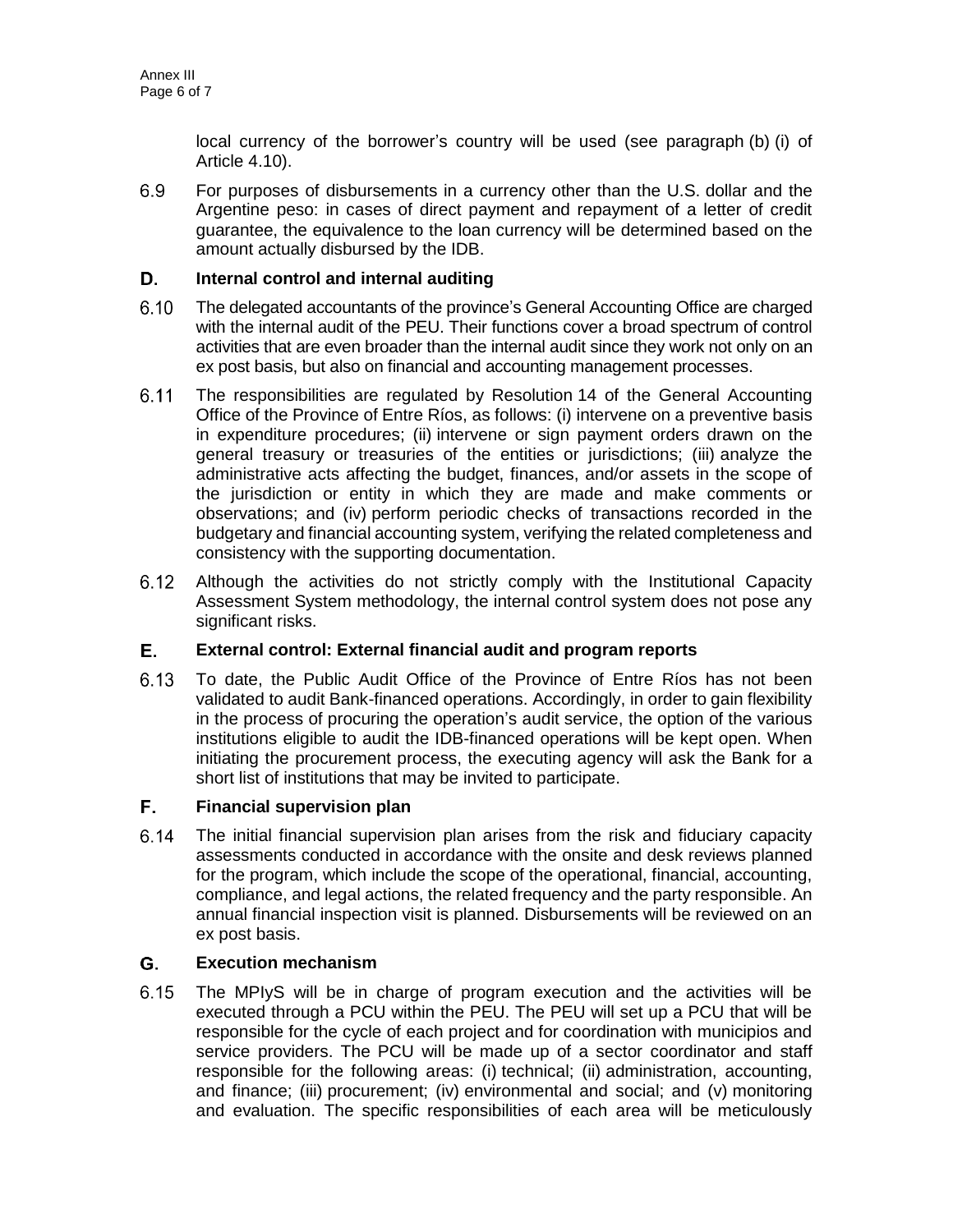specified in the program Operating Regulations [\(required link 6\)](http://idbdocs.iadb.org/wsdocs/getDocument.aspx?DOCNUM=EZSHARE-1117939182-24). Among other issues, they should specify the parties responsible for planning and fiduciary management issues, as well as the redesign of procurement flowcharts, financial matters (management of revolving funds, for example), and training in contracting independent audit firms.

It will be important to ensure support in fiduciary matters mainly from the  $6.16$ Directorate General for Financing Public Investment and the Directorate General for Inspection and Control, which are highly experienced in executing Bank resources. This support will be clearly defined in the program Operating Regulations [\(required link 6\)](http://idbdocs.iadb.org/wsdocs/getDocument.aspx?DOCNUM=EZSHARE-1117939182-24).